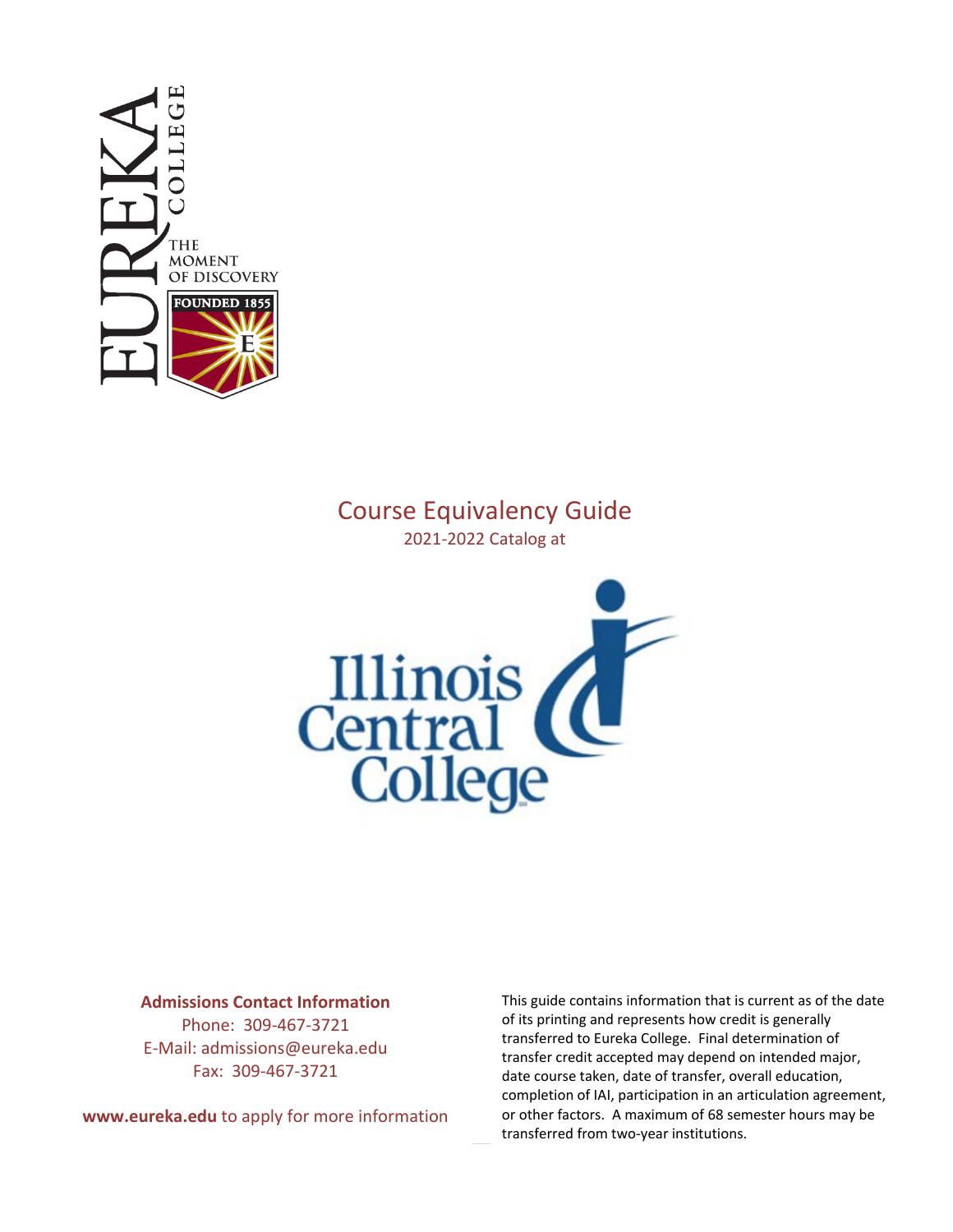# **Illinois Central College Course Eureka College Equivalent**

| <b>Credits</b> |  |  |
|----------------|--|--|
|                |  |  |
|                |  |  |

| <b>ACCTG</b> | <b>Accounting</b>                                                                      |        |                             |   |
|--------------|----------------------------------------------------------------------------------------|--------|-----------------------------|---|
|              | The following course are not transferable: ACCTG101, 105, 108, 115, 211, 216, 255, 260 |        |                             |   |
| ACCTG113     | <b>Tax Accounting</b>                                                                  | ACC221 | Tax Accounting I            | 3 |
| ACCTG120     | <b>Financial Accounting</b>                                                            | ACC111 | Principles of Accounting I  | 4 |
| ACCTG121     | <b>Managerial Accounting</b>                                                           | ACC112 | Principles of Accounting II | 4 |
| ACCTG206     | Intermediate Accounting I                                                              | ACC201 | Intermediate Accounting I   | 3 |
| ACCTG207     | Intermediate Accounting II                                                             | ACC202 | Intermediate Accounting II  | 3 |
| ACCTG208     | <b>Cost Accounting</b>                                                                 | ACC302 | <b>Cost Accounting</b>      | 3 |
| ACCTG209     | Intermediate Accounting III                                                            | ACC203 | Intermediate Accounting III | 3 |

| <b>AGBUS</b> | <b>Agriculture Business</b>                                                           |                  |                                         |  |
|--------------|---------------------------------------------------------------------------------------|------------------|-----------------------------------------|--|
|              | The following course are not transferable: AGBUS112, 115 118, 200, 211, 212, 214, 255 |                  |                                         |  |
| AGBUS110     | Intro Econ of Food, Fiber, & Nat Res                                                  | ECO Elect        | <b>Economics Elective</b>               |  |
| AGBUS111     | Economics of Agriculture                                                              | ECO Elect        | <b>Economics Elective</b>               |  |
| AGBUS211     | Agriculture Business and Financial Mgmt.                                              | <b>BUA Elect</b> | <b>Business Administration Elective</b> |  |

**AGMEC** *Agricultural Mechanics* The following course are not transferable: AGMEC110 and AGMEC117

| <b>AGRI</b> | Agriculture                                                                                                              |                  |                                  |   |
|-------------|--------------------------------------------------------------------------------------------------------------------------|------------------|----------------------------------|---|
|             | The following course are not transferable: AGRI111, 113, 114, 118, 121, 133, 134, 201, 203, 205, 221, 233, 234, 235, 244 |                  |                                  |   |
| AGRI110     | Principles of Animal Science                                                                                             | <b>BIO Elect</b> | <b>Biology Elective</b>          | 4 |
| AGRI112     | Basic Soils                                                                                                              | PHS Elect        | <b>Physical Science Elective</b> | 4 |
| AGRI200     | <b>Introductory Soil Science</b>                                                                                         | PHS Elect        | <b>Physical Science Elective</b> | 4 |
| AGRI204     | Introductory Crop Science                                                                                                | <b>BIO Elect</b> | <b>Biology Elective</b>          | 4 |

| <b>ARA</b> | Arabic                         |       |          |   |
|------------|--------------------------------|-------|----------|---|
| ARA110     | Elementary Modern Arabic I     | Elect | Elective |   |
| ARA111     | Elementary Modern Arabic II    | Elect | Elective |   |
| ARA210     | Intermediate Modern Arabic III | Elect | Elective | 4 |
| ARA211     | Intermediate Modern Arabic IV  | Elect | Elective |   |

#### **ARCH** *Architectural*

The following course are not transferable: ARCH110, 111, 112, 115, 131, 132, 137, 138, 139, 201, 202, 203, 204, 205, 206

| <b>ARCTK</b>  | Architectural Construction Technology                                                                                      |
|---------------|----------------------------------------------------------------------------------------------------------------------------|
|               | The following course are not transferable: ARCTK106, 111, 112, 113, 114, 115, 116, 118, 119, 125, 201, 203, 210, 225, 227, |
| 228, 229, 255 |                                                                                                                            |

| <b>ART</b>    | <b>Art</b>                 |                  |                                  |   |
|---------------|----------------------------|------------------|----------------------------------|---|
| ART110        | Art Appreciation           | ART101W          | Art Appreciation                 | 3 |
| ART111        | 2D Design                  | ART106           | Design Fundamentals              | 3 |
| ART112        | 3D Design                  | ART212           | Sculpture and Mixed Media        | 3 |
| ART120        | Drawing I                  | ART110           | <b>Drawing Fundamentals</b>      | 3 |
| ART121        | Figure Drawing I           | ART210           | <b>Figure Drawing</b>            | 3 |
| ART140        | Photography I              | <b>ART245</b>    | Digital Photography Fundamentals | 3 |
| ART141        | Photography II             | ART241           | Darkroom Fundamentals            | 3 |
| ART142        | The History of Photography | <b>ART Elect</b> | Art Elective                     | 3 |
| <b>ART150</b> | Art History I              | <b>ART Elect</b> | Art History Elective             | 3 |
| ART151        | Art History II             | ART229W          | Renaissance and Baroque Art      | 3 |
| <b>ART152</b> | Non-Western Art History    | <b>ART Elect</b> | Art History Elective             | 3 |

*Updated 10/11/2021 2 | Page*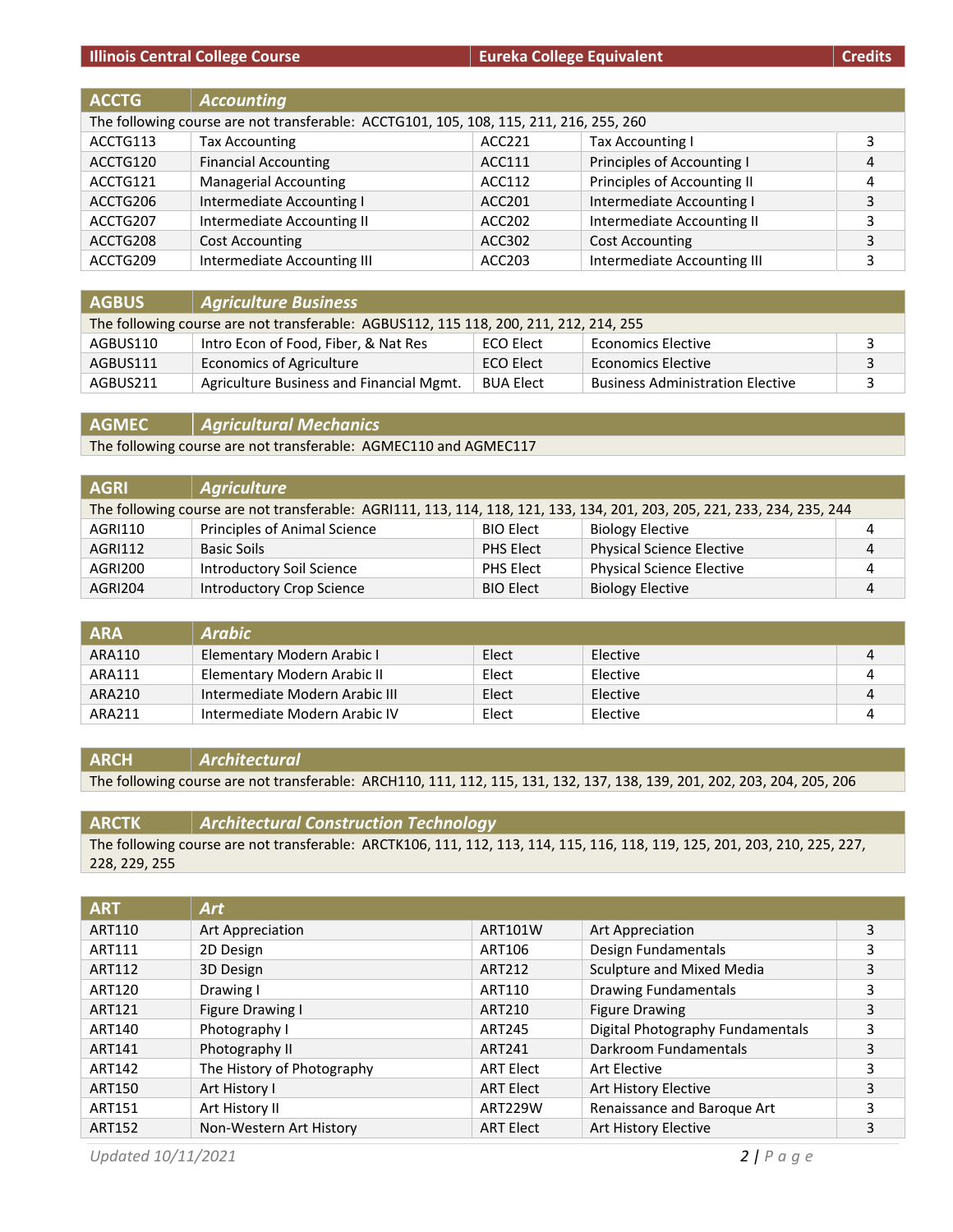| <b>Illinois Central College Course</b> |                   | <b>Eureka College Equivalent</b> |                                        | <b>Credits</b> |
|----------------------------------------|-------------------|----------------------------------|----------------------------------------|----------------|
|                                        |                   |                                  |                                        |                |
| ART200                                 | Painting I        | ART111                           | <b>Painting Fundamentals</b>           | 3              |
| ART201                                 | Painting II       | ART211                           | Painting for Artists                   |                |
| <b>ART204</b>                          | Ceramics I        | <b>ART260</b>                    | <b>Ceramics Fundamentals</b>           |                |
| <b>ART205</b>                          | Ceramics II       | ART360                           | <b>Advanced Ceramics &amp; Pottery</b> | 3              |
| ART206                                 | Sculpture I       | ART212                           | Sculpture and Mixed Media              |                |
| ART210                                 | Printmaking       | <b>ART280</b>                    | Printmaking                            |                |
| ART221                                 | Figure Drawing II | ART210                           | <b>Figure Drawing</b>                  | 3              |
| <b>ART222</b>                          | Drawing II        | ART210                           | <b>Figure Drawing</b>                  | 3              |
| <b>ART255</b>                          | Art Internship    | $\overline{\phantom{a}}$         | $\overline{\phantom{a}}$               |                |

# **ASEP** *General Motors Automotive Services Education Program*

The following courses are not transferable: ASEP112, 115, 117, 125, 129, 132, 133, 137, 150, 151, 210, 215, 217, 221, 229, 250, 251

|        | American Sign Language    |       |          |  |
|--------|---------------------------|-------|----------|--|
| ASL110 | American Sign Language I  | Elect | Elective |  |
| ASL111 | American Sign Language II | Elect | Elective |  |

### **AUTO** *Automotive Technology* The following courses are not transferable: AUTO110, 111, 114, 115, 116, 117, 119, 129, 201, 204, 213, 218, 234, 243, 244, 250

#### **BANK** *Banking*

The following courses are not transferable: BANK110, 120, 125

| <b>BIOL</b>    | <b>Biology</b>                            |                  |                               |   |
|----------------|-------------------------------------------|------------------|-------------------------------|---|
| <b>BIOL106</b> | Human Biology                             | <b>BIO Elect</b> | <b>Biology Elective</b>       | 4 |
| <b>BIOL110</b> | Life Science                              | <b>BIO Elect</b> | <b>Biology Elective</b>       | 4 |
| <b>BIOL111</b> | Concepts in Biology                       | <b>BIO Elect</b> | <b>Biology Elective</b>       | 4 |
| <b>BIOL113</b> | <b>Conservation Biology &amp; Society</b> | <b>BIO Elect</b> | <b>Biology Elective</b>       | 3 |
| <b>BIOL114</b> | <b>Environmental Biology</b>              | EVS121           | <b>Environmental Biology</b>  | 4 |
| <b>BIOL115</b> | <b>Native Plants and Animals</b>          | <b>BIO Elect</b> | <b>Biology Elective</b>       | 4 |
| <b>BIOL120</b> | General Botany                            | <b>BIO241</b>    | Introduction to Botany        | 4 |
| <b>BIOL130</b> | General Zoology                           | <b>BIO242</b>    | Introduction to Zoology       | 4 |
| <b>BIOL140</b> | Human Anatomy and Physiology              | <b>BIO Elect</b> | <b>Biology Elective</b>       | 4 |
| <b>BIOL150</b> | Genetics                                  | <b>BIO Elect</b> | <b>Biology Elective</b>       | 3 |
| <b>BIOL160</b> | Bio principles I                          | <b>BIO141</b>    | Principles of Biology I       | 4 |
| <b>BIOL161</b> | Bio principles II                         | <b>BIO142</b>    | Principles of Biology II      | 4 |
| <b>BIOL205</b> | Principles of Human Anatomy & Phys I      | <b>BIO263</b>    | Human Anatomy & Physiology I  | 4 |
| <b>BIOL206</b> | Principles of Human Anatomy & Phys II     | <b>BIO264</b>    | Human Anatomy & Physiology II | 4 |
| <b>BIOL210</b> | Microbiology                              | <b>BIO320</b>    | Microbiology                  | 4 |
| BIOL230        | Vertebrate Zoology                        | <b>BIO Elect</b> | <b>Biology Elective</b>       | 4 |
| <b>BIOL250</b> | <b>Field Biology</b>                      | <b>BIO120</b>    | <b>Field Methods</b>          | 4 |

#### **BRDGE** *Bridge*

The following courses are not transferrable: BRDGE081, 082, 083, 084, 091, 092, 093, 094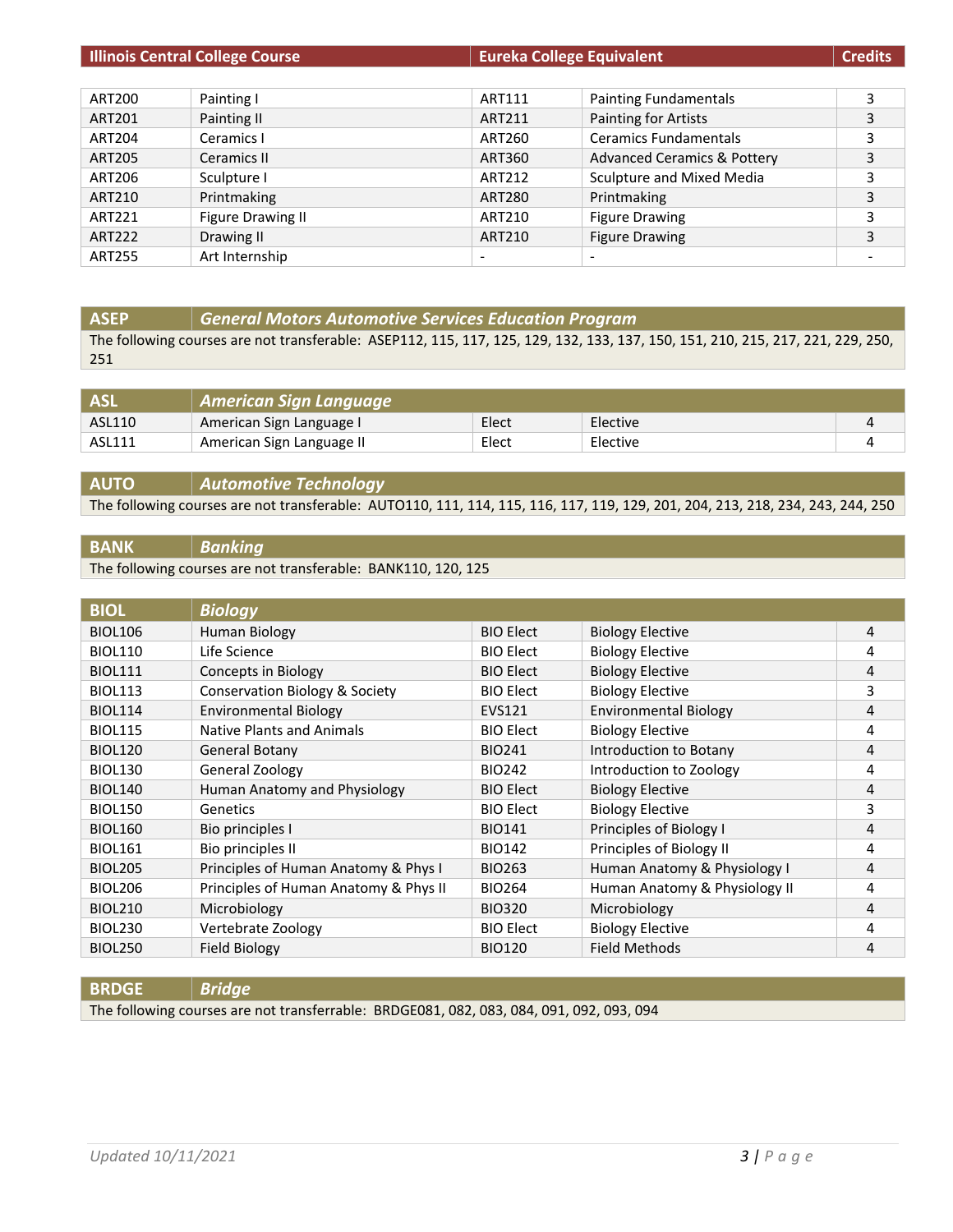| <b>BUS</b>      | <b>Business</b>                                                                      |                  |                                         |          |
|-----------------|--------------------------------------------------------------------------------------|------------------|-----------------------------------------|----------|
|                 | The following course are not transferable: BUS100, 112, 121, 151, 200, 230, 255, 260 |                  |                                         |          |
| <b>BUS110</b>   | Introduction to Business                                                             | <b>BUA Elect</b> | <b>Business Administration Elective</b> | 3        |
| <b>BUS111</b>   | <b>International Business</b>                                                        | <b>BUA Elect</b> | <b>International Business</b>           | 3        |
| <b>BUS115</b>   | Business Law I                                                                       | <b>BUA Elect</b> | <b>Business Administration Elective</b> | 3        |
| <b>BUS116</b>   | <b>Business Law II</b>                                                               | <b>BUA Elect</b> | <b>Business Administration Elective</b> | 3        |
| BUS115 + BUS116 | Business Law I + Business Law II                                                     | <b>BUA340</b>    | <b>Business Law</b>                     | 3        |
| <b>BUS120</b>   | <b>Business Mathematics</b>                                                          | <b>BUA Elect</b> | <b>Business Administration Elective</b> | 3        |
| <b>BUS141</b>   | <b>Special Topics</b>                                                                | <b>BUA Elect</b> | <b>Business Administration Elective</b> | $.5 - 3$ |
| <b>BUS200</b>   | <b>Human Relations in Business</b>                                                   | <b>BUA Elect</b> | <b>Business Administration Elective</b> | 3        |
| <b>BUS203</b>   | <b>Business Statistics</b>                                                           | MAT260           | <b>Statistics</b>                       | 4        |
| <b>BUS215</b>   | Legal Environment of Business                                                        | <b>BUA Elect</b> | <b>Business Administration Elective</b> | 3        |
| <b>BUS220</b>   | Introduction to Business Finance                                                     | <b>BUA Elect</b> | <b>Business Finance</b>                 | 3        |
| <b>BUS240</b>   | Personal Finance                                                                     | <b>BUA211</b>    | Personal Finance                        | 3        |

## **CA** *Culinary Arts*

The following courses are not transferable: CA150, 151, 153, 155, 156, 157, 175, 211, 212, 213, 214, 215, 217, 220, 225, 253

# **CATTK** *Caterpillar Dealer Service Technology* The following courses are not transferable: CATTK110, 111, 112, 113, 114, 115, 116, 117, 150, 151, 200, 201, 202, 203, 204, 250, 251, 255

| <b>CHEM</b> | <b>Chemistry</b>                          |                          |                              |   |
|-------------|-------------------------------------------|--------------------------|------------------------------|---|
| CHEM094     | Introduction to Chemistry                 | $\overline{\phantom{a}}$ | $\overline{\phantom{a}}$     |   |
| CHEM110     | Chemistry and Society                     | <b>CHM Elect</b>         | <b>Chemistry Elective</b>    | 4 |
| CHEM113     | Chemistry and Global Issues               | <b>CHM Elect</b>         | <b>Chemistry Elective</b>    | 3 |
| CHEM115     | <b>Foundations of Chemistry</b>           | <b>CHM121</b>            | Survey of Chemistry          | 4 |
| CHEM120     | Principles of Chemistry I                 | <b>CHM121</b>            | Survey of Chemistry          | 4 |
| CHEM122     | Principles of Chemistry II                | <b>CHM Elect</b>         | Chemistry Elective w/ Lab    | 4 |
| CHEM130     | <b>General Chemistry I</b>                | <b>CHM131</b>            | <b>General Chemistry I</b>   | 4 |
| CHEM131     | <b>General Chemistry</b>                  | <b>CHM131</b>            | <b>General Chemistry I</b>   | 3 |
| CHEM132     | <b>General Chemistry II</b>               | <b>CHM132</b>            | <b>General Chemistry II</b>  | 4 |
| CHEM210     | <b>Fundamentals of Analytic Chemistry</b> | <b>CHM250</b>            | <b>Quantitative Analysis</b> | 4 |
| CHEM220     | Organic Chemistry I                       | <b>CHM220</b>            | Organic Chemistry I          | 5 |
| CHEM230     | <b>Organic Chemistry II</b>               | <b>CHM221</b>            | <b>Organic Chemistry II</b>  | 4 |

| <b>CHILD</b> | <b>Child Development</b>                                                                |                  |                                   |   |
|--------------|-----------------------------------------------------------------------------------------|------------------|-----------------------------------|---|
|              | The following course are not transferable: CHILD132, 140, 142, 220, 221, 222, 225, 240, |                  |                                   |   |
| CHILD110     | Introduction to Early Childhood                                                         | <b>EDU Elect</b> | <b>Education Elective</b>         |   |
| CHILD120     | Growth and Development Young Child                                                      | <b>PSY206</b>    | Infant / Early Childhood Develop  | 3 |
| CHILD130     | Curriculum for Early Childhood Program                                                  | <b>EDU Elect</b> | <b>Education Elective</b>         |   |
| CHILD134     | Observation and Assessment Young Child                                                  | <b>EDU Elect</b> | <b>Education Elective</b>         | 3 |
| CHILD231     | Literature for Children                                                                 | EDU Elect        | <b>Education Elective</b>         |   |
| CHILD232     | Lang/Literacy Devel in Early Childhood                                                  | <b>EDU Elect</b> | <b>Education Elective</b>         | 3 |
| CHILD235     | <b>Teaching Diverse Populations</b>                                                     | EDU351           | Language & Diversity in Education | 3 |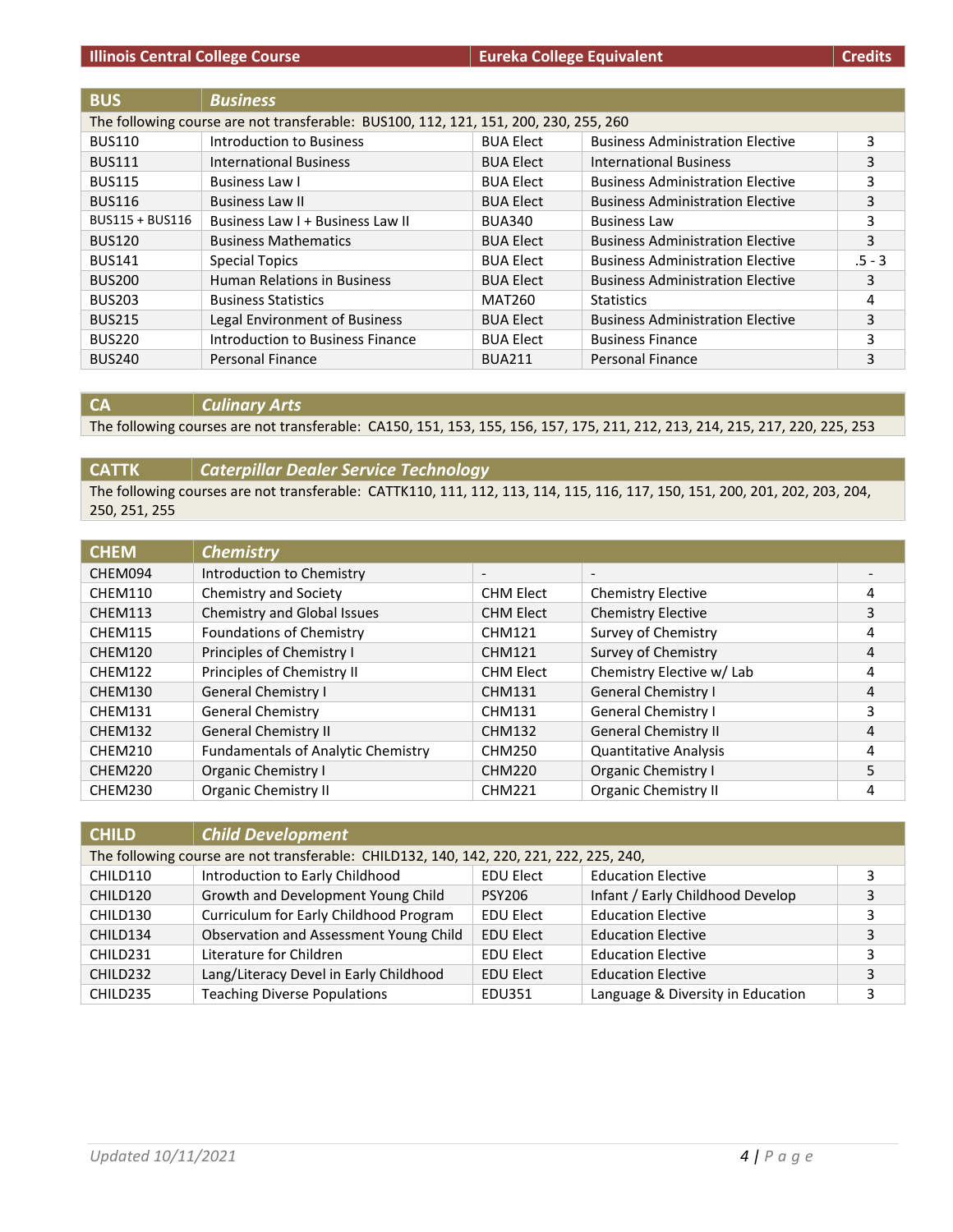|  | Ilinois Central College Course |
|--|--------------------------------|
|  |                                |

**Illinois College Equivalent College Equivalent Credits** 

| <b>CHN</b>    | <b>Chinese</b>                    |       |          |   |
|---------------|-----------------------------------|-------|----------|---|
| <b>CHN110</b> | Elementary Mandarin Chinese I     | Elect | Elective | 4 |
| <b>CHN111</b> | Elementary Mandarin Chinese II    | Elect | Elective | 4 |
| CHN210        | Intermediate Mandarin Chinese III | Elect | Elective | 4 |
| <b>CHN211</b> | Intermediate Mandarin Chinese IV  | Elect | Elective |   |

| CMCIS    | Computer Management - Cisco                                                                                      |           |                           |  |
|----------|------------------------------------------------------------------------------------------------------------------|-----------|---------------------------|--|
|          | The following courses are not transferable: CMCIS147, 152, 153, 154, 155, 156, 157, 158, 170, 270, 271, 273, 274 |           |                           |  |
| CMCIS151 | Introduction to Networks                                                                                         | CSC Elect | Computer Science Elective |  |

| CMGEN                                                               | <b>Computer Management - General</b> |           |                                  |          |
|---------------------------------------------------------------------|--------------------------------------|-----------|----------------------------------|----------|
| The following courses are not transferable: CMGEN090, 110, 123, 255 |                                      |           |                                  |          |
| CMGEN120                                                            | <b>Computer Applications</b>         | CSC Elect | <b>Computer Science Elective</b> |          |
| CMGEN141                                                            | Special Topics                       | CSC Elect | Computer Science Elective        | $.5 - 3$ |

| <b>CMNET</b>                                                                                            | <b>Computer Management - Networking</b> |           |                           |  |
|---------------------------------------------------------------------------------------------------------|-----------------------------------------|-----------|---------------------------|--|
| The following courses are not transferable: CMNET110, 140, 150, 151, 165, 210, 220, 230, 250, 260, 270, |                                         |           |                           |  |
| CMNET155                                                                                                | Introduction to Computer Forensics      | CSC Elect | Computer Science Elective |  |
| CMNET160                                                                                                | Introduction to Network Security        | CSC Elect | Computer Science Elective |  |

| <b>CMPSC</b> | <b>Computer Science</b>                                                                                    |                    |                                    |   |
|--------------|------------------------------------------------------------------------------------------------------------|--------------------|------------------------------------|---|
|              | The following course are not transferable: CMPSC124, 128, 129, 135, 200, 215, 237, 245, 249, 262, 265, 270 |                    |                                    |   |
| CMPSC115     | CS I: Essentials of Programming                                                                            | CSC204             | Programming Logic and Design       | 3 |
| CMPSC120     | <b>Business Computer Systems</b>                                                                           | CSC <sub>203</sub> | <b>Computer Systems</b>            | 3 |
| CMPSC122     | Introduction to Computer Security                                                                          | <b>CSC Elect</b>   | <b>Computer Science Elective</b>   | 3 |
| CMPSC125     | CS I: Programming in C+                                                                                    | <b>CSC207</b>      | Programming in C/C++               | 3 |
| CMPSC140     | Introduction to Relational Databases                                                                       | <b>CSC115</b>      | Intro to Database and Reports      | 3 |
| CMPSC145     | Introduction to Python                                                                                     | CSC110             | Introduction to Python Programming | 3 |
| CMPSC212     | CS II: Advanced Programming in C+                                                                          | <b>CSC Elect</b>   | <b>Computer Science Elective</b>   | 3 |
| CMPSC222     | Secure Coding                                                                                              | <b>CSC Elect</b>   | <b>Computer Science Elective</b>   | 3 |
| CMPSC224     | <b>Advanced Visual Basic</b>                                                                               | <b>CSC Elect</b>   | <b>Computer Science Elective</b>   | 3 |
| CMPSC225     | CS II: Programming in Java                                                                                 | CSC <sub>209</sub> | Java Programming                   | 3 |
| CMPSC235     | CS II: Advanced Programming in Java                                                                        | <b>CSC Elect</b>   | <b>Computer Science Elective</b>   | 3 |
| CMPSC265     | Database Administration                                                                                    | <b>CSC Elect</b>   | <b>Computer Science Elective</b>   | 3 |
| CMPSC270     | <b>Structured System Analysis</b>                                                                          | <b>CSC320</b>      | System Analysis and Design         | 3 |

| <b>CMWEB</b> | <b>Computer Management - Web</b>                                                                                            |           |                                  |                |
|--------------|-----------------------------------------------------------------------------------------------------------------------------|-----------|----------------------------------|----------------|
| 298          | The following courses are not transferable: CMWEB130, 135, 140, 141, 150, 160, 200, 220, 240, 241, 260, 270, 280, 292, 296, |           |                                  |                |
| CMWEB110     | Beginning Web Dev. w/ HTML & CSS                                                                                            | CSC Elect | Computer Science Elective        | 4              |
| CMWEB120     | Intermediate Web Dev. w/ HTML & CSS                                                                                         | CSC Elect | <b>Computer Science Elective</b> | $\overline{4}$ |

| <b>COMM</b> | <b>Communications</b>                                                            |                  |                                 |   |
|-------------|----------------------------------------------------------------------------------|------------------|---------------------------------|---|
|             | The following course are not transferable: COMM118, 119, 155, 218, 219, 222, 255 |                  |                                 |   |
| COMM110     | Intro to Comm.: Presentation & Theory                                            | COM110           | Introduction to Public Speaking | 3 |
| COMM113     | <b>Business &amp; Professional Speaking</b>                                      | <b>COM Elect</b> | <b>Communications Elective</b>  | 3 |
| COMM115     | Intro to Public Relations                                                        | <b>COM Elect</b> | <b>Communications Elective</b>  | 3 |
| COMM116     | Oral Interpretation                                                              | <b>COM Elect</b> | <b>Communications Elective</b>  | 3 |
| COMM120     | Interpersonal Communication                                                      | COM215           | <b>Human Communication</b>      | 3 |
| COMM126     | The Listening Learner                                                            | <b>COM Elect</b> | <b>Communications Elective</b>  |   |
| COMM127     | <b>Communication Apprehension</b>                                                | COM Elect        | <b>Communications Elective</b>  |   |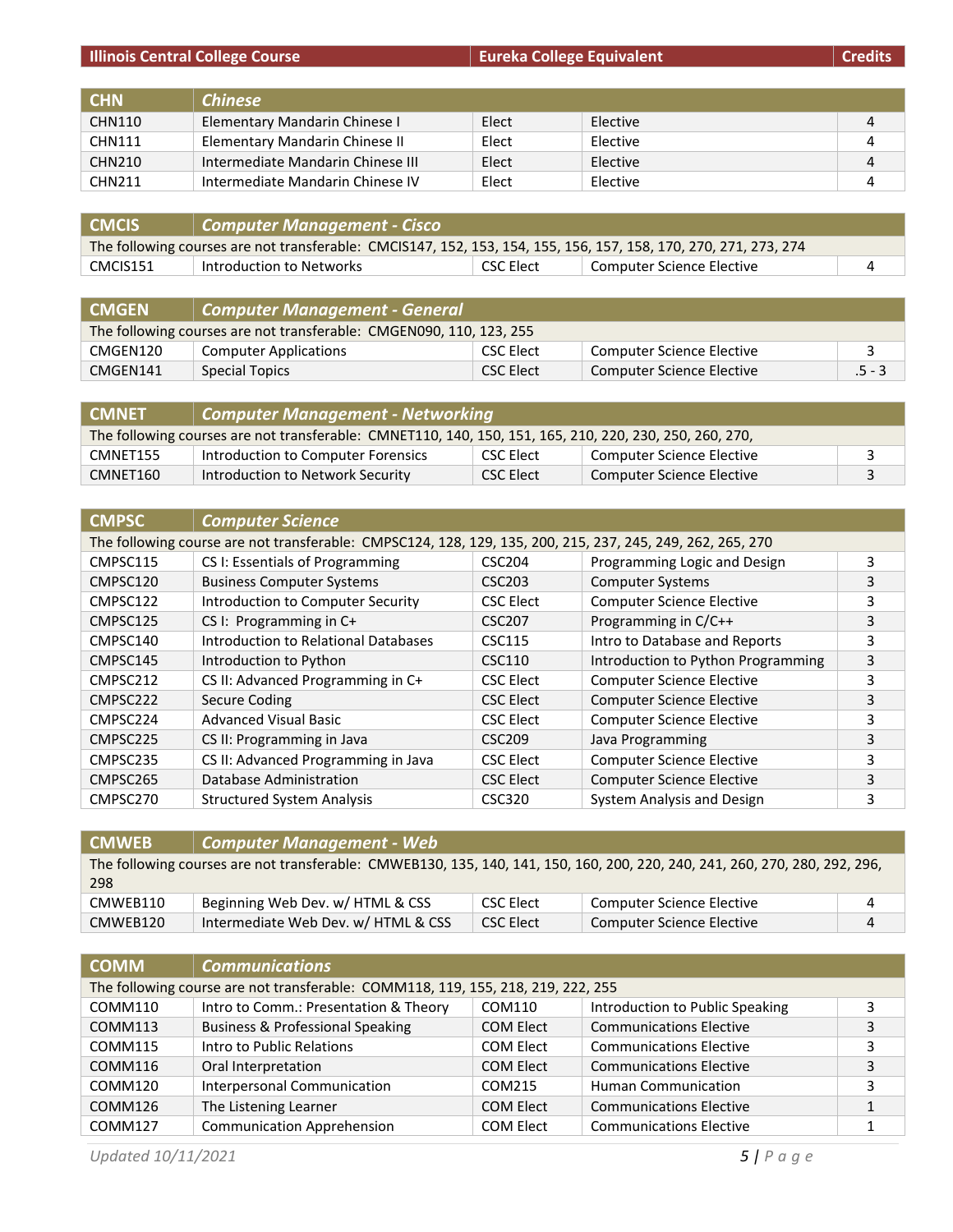| <b>Illinois Central College Course</b> |                                          | <b>Eureka College Equivalent</b> |                                  | <b>Credits</b> |
|----------------------------------------|------------------------------------------|----------------------------------|----------------------------------|----------------|
|                                        |                                          |                                  |                                  |                |
| COMM128                                | <b>Communication in Diverse Cultures</b> | COM Elect                        | <b>Communications Elective</b>   | 1              |
| COMM203                                | <b>Small Group Communication</b>         | COM210                           | <b>Small Group Communication</b> | 3              |
| COMM204                                | Intercultural Communication              | COM330                           | Intercultural Communication      | 3              |
| COMM212                                | <b>Public Speaking</b>                   | COM110                           | Introduction to Public Speaking  | 3              |
| COMM245                                | Introduction to Communication Theory     | <b>COM Elect</b>                 | <b>Communications Elective</b>   | 3              |
| COMM248                                | Special Topics in Public Relations       | <b>COM Elect</b>                 | <b>Communications Elective</b>   | $1 - 3$        |

| <b>CRJ</b>    | <b>Criminal Justice</b>                                     |                                  |                                  |         |
|---------------|-------------------------------------------------------------|----------------------------------|----------------------------------|---------|
|               | The following course are not transferable: CRJ190, 191, 201 |                                  |                                  |         |
| <b>CRJ110</b> | Introduction to the Criminal Justice Sys                    | CJS101                           | Introduction to Criminal Justice | 3       |
| <b>CRJ111</b> | <b>Selected Topics</b>                                      | CJS Elect                        | <b>Criminal Justice Elective</b> | $1 - 3$ |
| <b>CRJ112</b> | <b>Police Operations</b>                                    | CJS205                           | Policing                         | 3       |
| <b>CRJ114</b> | Introduction to Corrections                                 | C <sub>1</sub> S <sub>2</sub> 15 | Corrections                      | 3       |
| <b>CRJ118</b> | Juvenile Delinquency                                        | CJS210W                          | Juvenile Delinguency and Justice | 3       |
| CRJ121        | Professional Standards in Criminal Just                     | CJS Elect                        | Criminal Justice Elective        | 3       |
| <b>CRJ130</b> | Introduction to Investigation                               | CJS225                           | Criminal Investigation           | 3       |
| <b>CRJ212</b> | Human Trafficking: Women & Children                         | CJS Elect                        | Criminal Justice Elective        | 3       |
| CRJ213        | Gender and Crime                                            | CJS Elect                        | Criminal Justice Elective        | 3       |
| <b>CRJ214</b> | Urbanization, Policing & Security                           | CJS Elect                        | Criminal Justice Elective        | 3       |
| <b>CRJ225</b> | Criminal Law                                                | $C$ JS310                        | Criminal Law & Procedure         | 3       |
| <b>CRJ227</b> | Administration of Justice                                   | CJS Elect                        | <b>Criminal Justice Elective</b> | 3       |
| <b>CRJ230</b> | Court Procedures and Evidence                               | CJS Elect                        | <b>Criminal Justice Elective</b> | 3       |
| <b>CRJ250</b> | Police Organization and Administration                      | CJS Elect                        | <b>Criminal Justice Elective</b> | 3       |

**CSST** *Central Sterile Service Technician*

The following courses are not transferable: CSST140

**DACT** *Drug and Alcohol Counselor Training*

The following courses are not transferable: DACT105, 110, 111, 112, 113, 141, 142, 210, 211, 212

| <b>DANCE</b> | <b>Dance</b>                                                                                |                  |                           |               |
|--------------|---------------------------------------------------------------------------------------------|------------------|---------------------------|---------------|
|              | Note: EC courses THA104 and THA304 may be repeated for credit up to 6 semester hours total. |                  |                           |               |
| DANCE110     | Beginning Techniques Classical Ballet                                                       | <b>THA104</b>    | <b>Introductory Dance</b> | 2             |
| DANCE115     | Appreciation of Dance                                                                       | <b>THA Elect</b> | <b>Theatre Elective</b>   | 3             |
| DANCE120     | Intermediate Techniques Classical Ballet                                                    | <b>THA104</b>    | <b>Introductory Dance</b> | 2             |
| DANCE130     | Jazz Dance I                                                                                | <b>THA104</b>    | <b>Introductory Dance</b> | 1             |
| DANCE131     | Jazz Dance II                                                                               | <b>THA304</b>    | <b>Advanced Dance</b>     | 2             |
| DANCE140     | Modern Dance I                                                                              | <b>THA104</b>    | <b>Introductory Dance</b> | 1             |
| DANCE141     | Modern Dance II                                                                             | <b>THA304</b>    | <b>Advanced Dance</b>     | 2             |
| DANCE150     | Tap Dance I                                                                                 | <b>THA104</b>    | <b>Introductory Dance</b> | 1             |
| DANCE151     | <b>Tap Dance II</b>                                                                         | <b>THA304</b>    | <b>Advanced Dance</b>     | $\mathfrak z$ |
| DANCE160     | <b>Musical Theatre Dance</b>                                                                | <b>THA104</b>    | <b>Introductory Dance</b> | 1             |
| DANCE210     | Advanced Techniques of Classical Ballet                                                     | <b>THA304</b>    | <b>Advanced Dance</b>     | 2             |
| DANCE211     | Adv Techniques of Classical Ballet II                                                       | <b>THA304</b>    | <b>Advanced Dance</b>     | 2             |

#### **DECON** *Deconstruction*

The following courses are not transferable: DECON101, 102, 103, 104

# **DHYGN** *Dental Hygiene*

The following courses are not transferable: DHYGN100, 110, 111, 113, 115, 117, 131, 132, 133, 135, 137, 139, 210, 220, 222, 226, 228, 230, 231, 232, 243, 244, 245, 246, 247, 248, 249, 255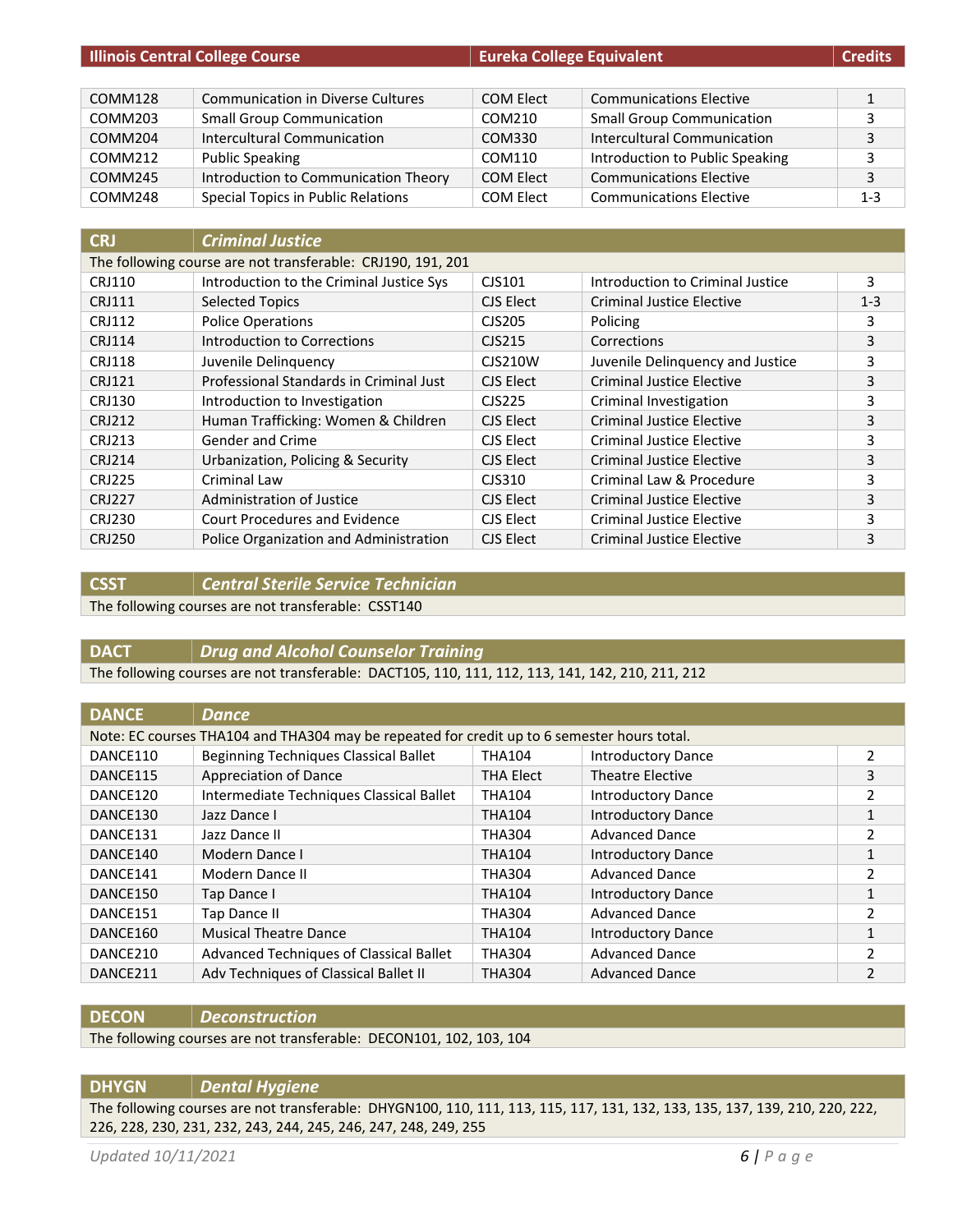#### **DPET** *Diesel Powered Equipment Technology*

The following courses are not transferable: DPET130, 132, 133, 134, 229, 230, 231, 232, 233, 234, 235, 236, 238, 239, 240, 241, 242, 243, 244, 245, 246, 255

| <b>EASC</b> | <b>Earth Science</b>                |               |                                  |   |
|-------------|-------------------------------------|---------------|----------------------------------|---|
| EASC111     | Survey of Earth Science             | <b>PHS111</b> | Introduction to Earth Science    | 4 |
| EASC116     | Introduction to Geology             | PHS Elect     | <b>Physical Science Elective</b> | 4 |
| EASC117     | Introduction to Weather and Climate | PHS Elect     | <b>Physical Science Elective</b> | 3 |
| EASC118     | Introduction to Weather and Climate | PHS Elect     | <b>Physical Science Elective</b> | 4 |
| EASC250     | Field Geology                       | PHS Elect     | <b>Physical Science Elective</b> | 4 |

| <b>FCON</b> | <b>Economics</b>              |           |                                     |  |
|-------------|-------------------------------|-----------|-------------------------------------|--|
| ECON105     | Survey of Economic Principles | ECO Elect | Economics Elective                  |  |
| ECON110     | Principles of Macroeconomics  | ECO111    | <b>Principles of Macroeconomics</b> |  |
| ECON111     | Principles of Microeconomics  | ECO112    | Principles of Microeconomics        |  |

| <b>EDUC</b>         | <b>Education</b>                   |               |                                          |  |
|---------------------|------------------------------------|---------------|------------------------------------------|--|
| EDUC111             | Introduction to American Education | EDU165        | <b>Foundations of American Education</b> |  |
| EDUC212             | Field Experience in Education      | EDU229F       | Exceptional Child Field Experience       |  |
| EDUC <sub>213</sub> | Diverse Learners in the Classroom  | <b>EDU229</b> | Educating the Exceptional Child          |  |

**ELCTK** *Electronics Technology*

The following courses are not transferable: ELCTK111, 112, 150, 151, 215, 220, 230, 231, 232, 241, 245, 252, 255

**ELCTS** *Electronic Servicing* The following courses are not transferable: ELCTS131, 132, 133, 134, 135, 136

**EMS** *Emergency Medical Technician*

The following courses are not transferable: EMS106, 112, 114, 116, 117, 118, 120, 230, 231, 232, 233, 240, 241, 255

| <b>ENGL</b> | <b>English</b>                             |                  |                                  |   |
|-------------|--------------------------------------------|------------------|----------------------------------|---|
| ENGL085     | Preparation for College Reading & Writ     | ENG095R          | Developmental Writing            |   |
| ENGL095     | Preparation for College Reading & Writ     | ENG095R          | Developmental Writing            |   |
| ENGL099     | Preparation for College Reading & Writ     | ENG095R          | Developmental Writing            |   |
| ENGL110     | Composition I                              | <b>ENG103W</b>   | Academic Writing & Research      | 3 |
| ENGL111     | Composition II                             | <b>ENG Elect</b> | English Elective                 | 3 |
| ENGL113     | <b>Creative Writing: Narrative Fiction</b> | <b>ENG120</b>    | Intro to Creative Writing        | 3 |
| ENGL115     | <b>Creative Writing: Poetry</b>            | <b>ENG120</b>    | Intro to Creative Writing        | 3 |
| ENGL116     | <b>Agricultural Communications</b>         | <b>COM Elect</b> | <b>Communications Elective</b>   | 3 |
| ENGL117     | <b>Creative Writing: Non-Fiction Prose</b> | <b>ENG120</b>    | Intro to Creative Writing        | 3 |
| ENGL125     | <b>Business Communications</b>             | <b>BUA Elect</b> | <b>Business Elective</b>         | 3 |
| ENGL130     | <b>Grant Writing Basics</b>                | <b>ENG Elect</b> | English Elective                 | 3 |
| ENGL140     | Intro to Writing Center Theory & Practice  | <b>ENG Elect</b> | <b>English Elective</b>          | 3 |
| ENGL201     | <b>Technical Communications</b>            | <b>ENG Elect</b> | <b>English Elective</b>          | 3 |
| ENGL210     | <b>Advanced Composition</b>                | <b>ENG301W</b>   | Adv. Academic Writing & Research | 3 |
| ENGL240     | Academic Composition for Writing Cen       | <b>ENG Elect</b> | <b>English Elective</b>          | 3 |
| ENGL250     | <b>Writing Fellows Practicum</b>           |                  |                                  |   |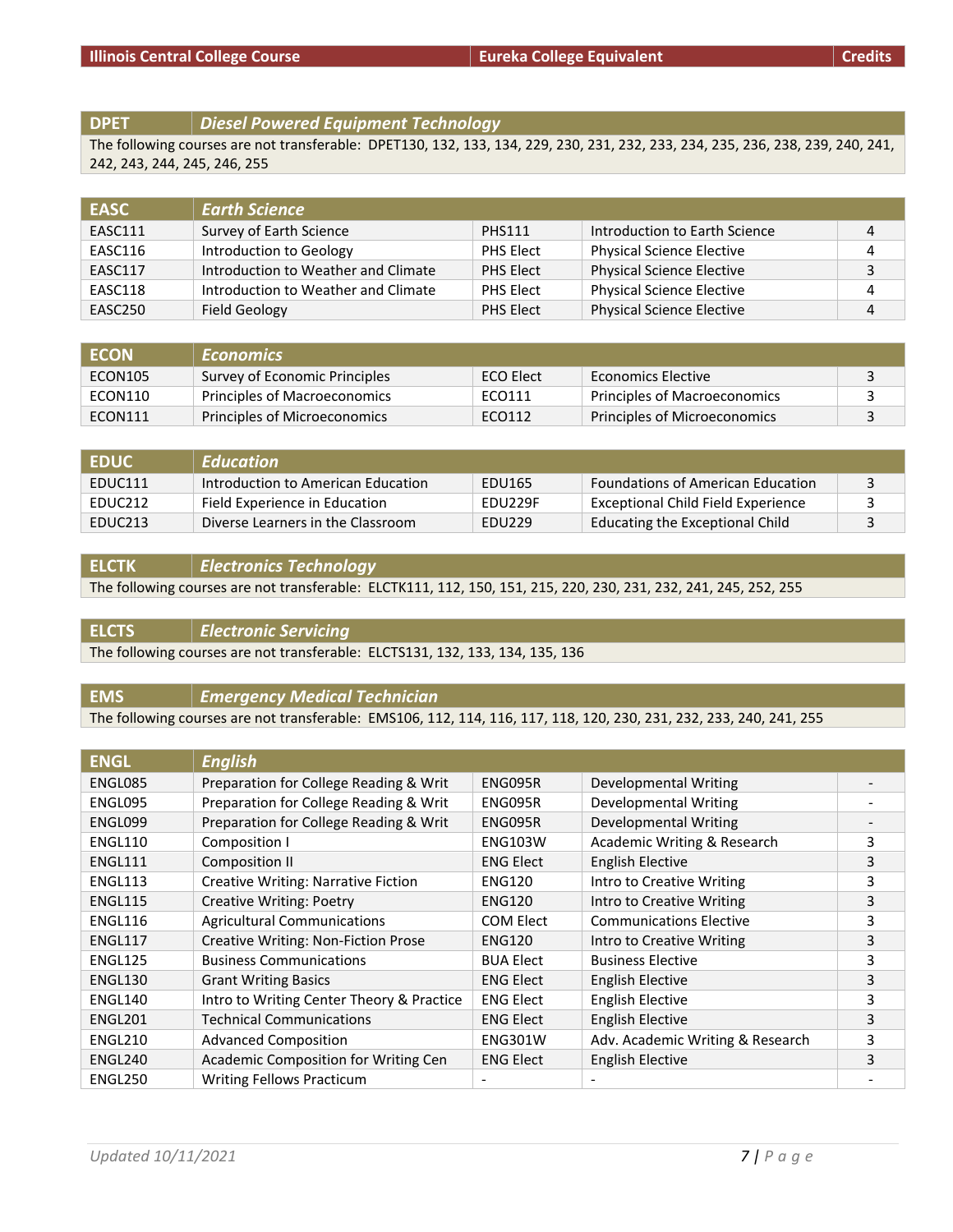**EERE** *Energy Efficient & Renewable Energy*

The following courses are not transferable: EERE120, 121, 122, 123, 124, 130, 135

# **ENGR** *Engineering*

The following courses are not transferable: ENGR110, 113, 230, 240, 241, 242, 251, 252, 253

| <b>ESL</b> | $\vert\,\vert$ English as a Second Language $\vert$                                   |
|------------|---------------------------------------------------------------------------------------|
|            | The following courses are not transferable: ESL089, 090, 092, 093, 104, 105, 106, 107 |

| l FCS. | <b>Family and Consumer Services</b>        |                  |                                  |  |
|--------|--------------------------------------------|------------------|----------------------------------|--|
| FCS110 | <b>Basic Nutrition</b>                     | <b>HED284</b>    | Nutrition                        |  |
| FCS120 | Principles of Nutrition                    | <b>HED284</b>    | Nutrition                        |  |
| FCS210 | Professional Topics In the Dietetics Field | <b>HED Elect</b> | <b>Health Education Elective</b> |  |

| <b>FILM</b>    | Film                |                  |                         |  |
|----------------|---------------------|------------------|-------------------------|--|
| FILM110        | Survey of Film      | <b>THA Elect</b> | Theatre Elective        |  |
| <b>FILM111</b> | Film and Literature | <b>THA Elect</b> | <b>Theatre Elective</b> |  |

| <b>FRE</b> | French                 |       |          |   |
|------------|------------------------|-------|----------|---|
| FR110      | Elementary French I    | Elect | Elective | 4 |
| FR111      | Elementary French II   | Elect | Elective | 4 |
| FR210      | Intermediate French I  | Elect | Elective | 4 |
| FR211      | Intermediate French II | Elect | Elective |   |

# **FRSTK** *Fire Science Technology*

The following courses are not transferable: FRSTK105, 110, 111, 112, 113, 114, 115, 116, 117, 118, 132, 211, 212, 214, 222, 225, 227, 228, 229, 230, 231, 232, 250, 252, 253, 254, 255. 260

| <b>GCOMM</b> | <b>Graphic Communication</b>                                         |                  |                             |   |
|--------------|----------------------------------------------------------------------|------------------|-----------------------------|---|
|              | The following courses are not transferable: GCOMM150, 248, 255, 260. |                  |                             |   |
| GCOMM110     | Introduction to Graphic Communication                                | <b>ART Elect</b> | Art Elective                | 4 |
| GCOMM112     | Vector Graphics with Adobe Illustrator                               | <b>ART Elect</b> | Art Elective                | 3 |
| GCOMM130     | Page Layout with Adobe InDesign                                      | <b>ART Elect</b> | Art Elective                | 3 |
| GCOMM140     | <b>Printing Methods</b>                                              | <b>ART280</b>    | Printmaking                 | 3 |
| GCOMM160     | <b>Occupational Photoshop Techniques</b>                             | <b>ART Elect</b> | Art Elective                | 3 |
| GCOMM225     | <b>Screen Printing</b>                                               | <b>ART Elect</b> | Art Elective                | 3 |
| GCOMM230     | Adv. Page Layout & Interact. Cross Media                             | <b>ART Elect</b> | Art Elective                | 3 |
| GCOMM235     | Digital Photography & Scanning for Publ.                             | <b>ART245</b>    | <b>Digital Fundamentals</b> | 3 |
| GCOMM245     | Web Publishing w/ Adobe Dreamweaver                                  | <b>ART Elect</b> | Art Elective                | 3 |
| GCOMM247     | Adv. Web Publishing w/ Adobe Dream.                                  | ART250           | <b>Web Design</b>           | 3 |
| GCOMM250     | Beginning Adobe Photoshop Techniques                                 | <b>ART Elect</b> | Art Elective                | 3 |
| GCOMM251     | Adv. Adobe Photoshop Techniques                                      | <b>ART Elect</b> | Art Elective                | 3 |

# **GEDPR** *GED Preparation*

The following courses are not transferable: GEDPR080, 081, 082, 083, 087, 088, 089, 090, 091 092, 093, 094, 095, 096, 097, 098, 099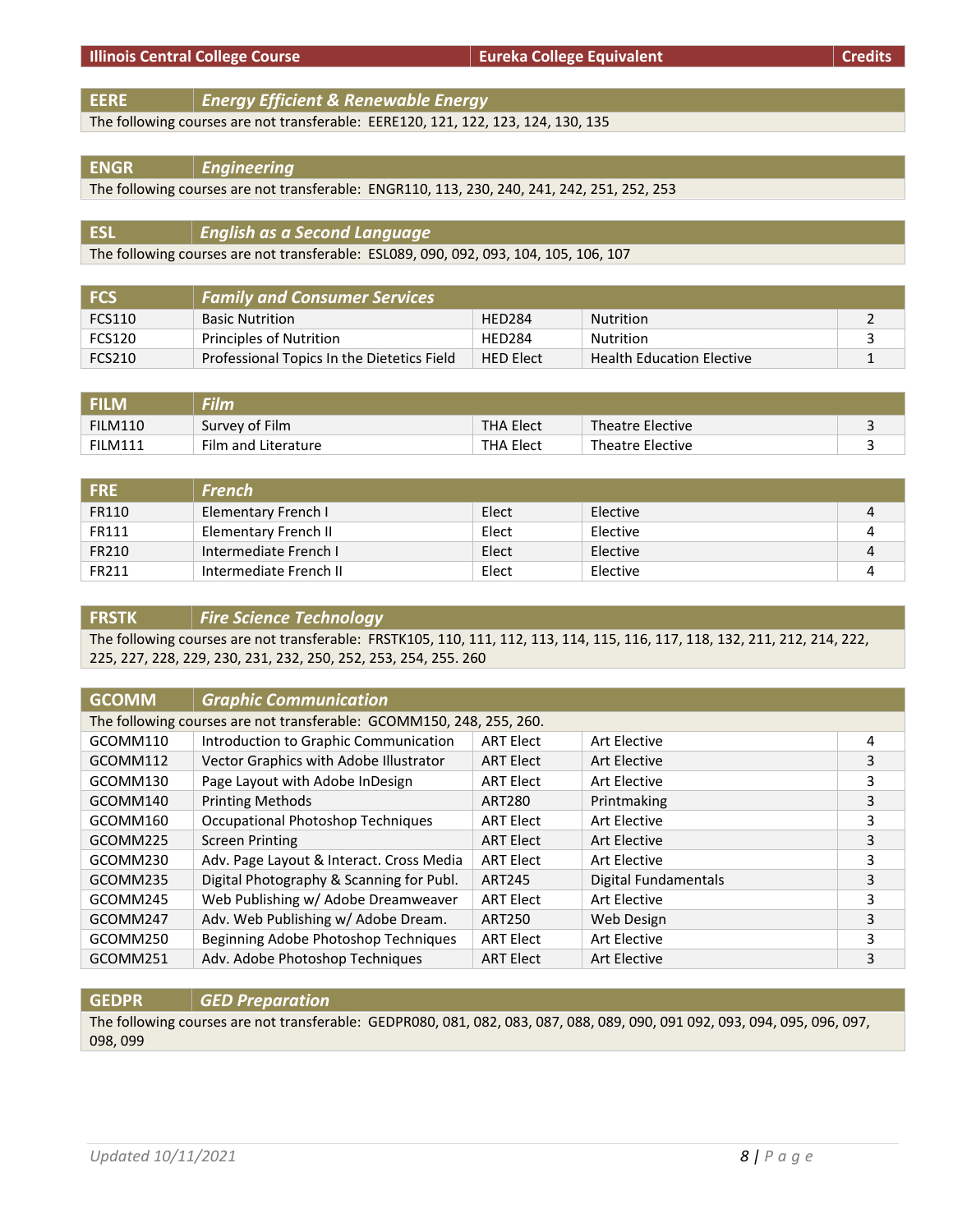|             | <b>Illinois Central College Course</b> | <b>Eureka College Equivalent</b> |                           | <b>Credits</b> |
|-------------|----------------------------------------|----------------------------------|---------------------------|----------------|
|             |                                        |                                  |                           |                |
| <b>GEOG</b> | <b>Geography</b>                       |                                  |                           |                |
| GEOG112     | <b>Cultural Geography</b>              | GEO110                           | <b>Cultural Geography</b> | 3              |
| GEOG113     | World Regional Geography               | GEO105                           | World Geography           | 3              |
| GEOG116     | Geography of the Developing World      | <b>GEO Elect</b>                 | Geography Elective        | 3              |
| GEOG118     | Geography of the Developed World       | <b>GEO Elect</b>                 | Geography Elective        | 3              |
| GEOG200     | <b>Economic Geography</b>              | <b>GEO Elect</b>                 | <b>Geography Elective</b> | 3              |

| <b>GER</b> | German                 |       |          |  |
|------------|------------------------|-------|----------|--|
| GER110     | Elementary German I    | Elect | Elective |  |
| GER111     | Elementary German II   | Elect | Elective |  |
| GER210     | Intermediate German I  | Elect | Elective |  |
| GER211     | Intermediate German II | Elect | Elective |  |

**GIS** *Geographic Information Systems*

The following courses are not transferable: GIS100, 102, 104, 106, 108

# **GRBCR/GRBE** *Green Building Construction / Green Building Environment*

The following courses are not transferable: GRBCR110, GRBCR120, GRBE130

| <b>GRDSN</b> | <b>Graphic Design</b>                   |                          |                                |                          |
|--------------|-----------------------------------------|--------------------------|--------------------------------|--------------------------|
| GRDSN140     | Graphic Design I: Foundations           | <b>ART206</b>            | Introduction to Graphic Design | 3                        |
| GRDSN142     | Graphic Design II: Typography           | ART290                   | Typography                     | 3                        |
| GRDSN150     | Graphic Design III: Methods & Process   | <b>ART Elect</b>         | <b>Art Elective</b>            | 3                        |
| GRDSN240     | Graphic Design IV: Adv Design Prob      | <b>ART Elect</b>         | Art Elective                   | 3                        |
| GRDSN241     | Advanced Graphic Design II              | <b>ART Elect</b>         | Art Elective                   | 3                        |
| GRDSN240+241 | Graphic Design IV + Adv. Graphic Design | ART306                   | <b>Advanced Graphic Design</b> | 6                        |
| GRDSN255     | Independent Study                       | $\overline{\phantom{a}}$ | $\overline{\phantom{a}}$       | $\overline{\phantom{a}}$ |

#### **HEOCC** *Health Occupations*

The following courses are not transferable: HEOCC112, 114, 200, 220, 230

# **HIT** *Health Information Technologies*

The following courses are not transferable: HIT110, 120, 130, 150, 200, 220, 240, 250

| <b>HIST</b>    | <b>History</b>                     |                  |                                     |   |
|----------------|------------------------------------|------------------|-------------------------------------|---|
| <b>HIST111</b> | <b>Early World Civilizations</b>   | <b>HIS123</b>    | World History I                     | 4 |
| <b>HIST112</b> | <b>Modern World Civilizations</b>  | <b>HIS124</b>    | World History II                    | 4 |
| <b>HIST117</b> | Early Western Civilization         | <b>HIS113</b>    | Survey of Europe to 1660            | 3 |
| <b>HIST118</b> | <b>Modern Western Civilization</b> | <b>HIS114</b>    | Survey of Europe Since 1660         | 3 |
| <b>HIST201</b> | American History to 1877           | <b>HIS250</b>    | History of the U.S. to 1865         | 3 |
| <b>HIST202</b> | American History Since 1877        | <b>HIS251</b>    | History of the U.S. Since 1865      | 3 |
| <b>HIST203</b> | <b>Illinois History</b>            | <b>HIS218</b>    | <b>Illinois History</b>             | 3 |
| <b>HIST204</b> | African-American History           | <b>HIS309</b>    | African American History            | 3 |
| <b>HIST210</b> | Perspectives on the Present        | <b>HIS Elect</b> | <b>History Elective</b>             | 3 |
| <b>HIST231</b> | History of East Asia               | HIS Elect        | <b>Global Awareness Requirement</b> | 3 |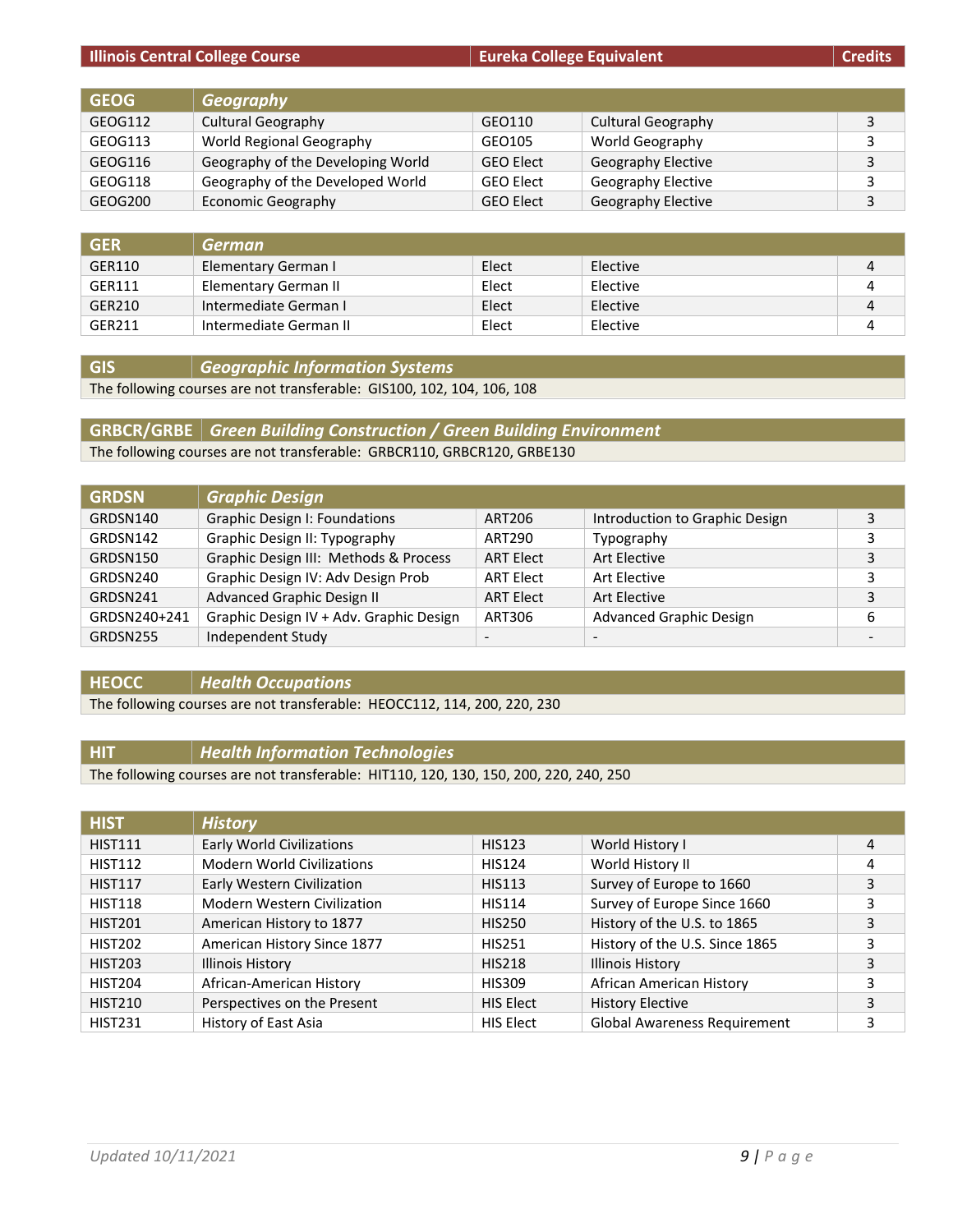# **Illinois Central College Course Eureka College Equivalent Eureka College Equivalent Credits**

| <b>HLTH</b>                                                                  | Health                   |               |                |  |
|------------------------------------------------------------------------------|--------------------------|---------------|----------------|--|
| The following courses are not transferable: HLTH107, 108, 110, 112, 116, 121 |                          |               |                |  |
| HLTH041                                                                      | Basic Life Support (CPR) | <b>HED179</b> | First Aid, CPR |  |
| HLTH120                                                                      | First Aid                | <b>HED179</b> | First Aid, CPR |  |
| HLTH150                                                                      | Foundations of Health    | <b>HED170</b> | Wellness       |  |

| <b>HORT</b>                       | <b>Horticulture</b>                                                                                                        |                  |                  |  |
|-----------------------------------|----------------------------------------------------------------------------------------------------------------------------|------------------|------------------|--|
|                                   | The following courses are not transferable: HORT114, 124, 126, 130, 132, 134, 210, 213, 214, 216, 218, 219, 226, 229, 235, |                  |                  |  |
| 237, 238, 241, 245, 246, 250, 255 |                                                                                                                            |                  |                  |  |
| HORT110                           | Introduction to Horticulture Plants                                                                                        | <b>BIO Elect</b> | Biology Elective |  |

**HOS** *Hospitality*

The following courses are not transferable: HOS110

| <b>HPT</b> | Home Performance Technology                                            |
|------------|------------------------------------------------------------------------|
|            | The following courses are not transferable: HPT110, 120, 140, 150, 155 |

| <b>HUMAN</b> | <b>Humanities</b>                       |                  |                            |  |
|--------------|-----------------------------------------|------------------|----------------------------|--|
| HUMAN123     | Classical Humanities: Beginnings - 1650 | <b>HUM Elect</b> | <b>Humanities Elective</b> |  |
| HUMAN124     | Modern Humanities: 1650 - 1900          | <b>HUM Elect</b> | <b>Humanities Elective</b> |  |
| HUMAN125     | <b>Contemporary Humanities</b>          | <b>HUM Elect</b> | <b>Humanities Elective</b> |  |
| HUMAN250     | <b>Experiences in Art and Music</b>     | <b>HUM Elect</b> | <b>Humanities Elective</b> |  |

| <b>HUMSV</b>                                                                                                                | <b>Human Services</b>                 |           |                    |  |
|-----------------------------------------------------------------------------------------------------------------------------|---------------------------------------|-----------|--------------------|--|
| The following courses are not transferable: HUMSV111, 114, 120, 121, 122, 123, 124, 125, 127, 151, 152, 154, 155, 156, 200, |                                       |           |                    |  |
| 205, 212, 213, 250, 255                                                                                                     |                                       |           |                    |  |
| HUMSV110                                                                                                                    | Introduction to Human Services        | SOC Elect | Sociology Elective |  |
| HUMSV215                                                                                                                    | Human Behavior and Social Environment | SOC Elect | Sociology Elective |  |

| <b>ICC</b>                                                                  | Independent Studies |       |          |  |
|-----------------------------------------------------------------------------|---------------------|-------|----------|--|
| The following courses are not transferable: ICC099, 100, 101, 102, 104, 220 |                     |       |          |  |
| ICC110                                                                      | College Success     | Elect | Elective |  |
| <b>ICC111</b>                                                               | Career Choice       | Elect | Elective |  |

| <b>INDSN</b> | <b>Interior Design</b>               |                          |                          |                          |
|--------------|--------------------------------------|--------------------------|--------------------------|--------------------------|
| INDSN140     | <b>Basic Interior Design</b>         | Elect                    | Elective                 |                          |
| INDSN141     | History of Furniture and Furnishings | Elect                    | Elective                 |                          |
| INDSN255     | Independent Study                    | $\overline{\phantom{0}}$ | $\overline{\phantom{0}}$ | $\overline{\phantom{0}}$ |

| <b>INTST</b> | <b>International Studies</b>            |                  |                            |   |
|--------------|-----------------------------------------|------------------|----------------------------|---|
| INTST130     | The Society and Culture of China        | HUM Elect        | <b>Humanities Elective</b> |   |
| INTST132     | Latin American Humanities               | HUM Elect        | <b>Humanities Elective</b> |   |
| INTST133     | Cultures and Civs of Sub-Saharan Africa | HUM Elect        | <b>Humanities Elective</b> | 3 |
| INTST134     | Introduction to Middle Eastern Cultures | HUM Elect        | <b>Humanities Elective</b> |   |
| INTST140     | Global Issues                           | <b>HUM Elect</b> | <b>Humanities Elective</b> |   |

| <b>IPP</b>    | Interpreter Preparation                                                     |       |          |  |
|---------------|-----------------------------------------------------------------------------|-------|----------|--|
|               | The following courses are not transferable: IPP115, 121, 216, 230, 231, 260 |       |          |  |
| <b>IPP110</b> | American Sign Language I                                                    | Elect | Elective |  |
| <b>IPP111</b> | American Sign Language II                                                   | Elect | Elective |  |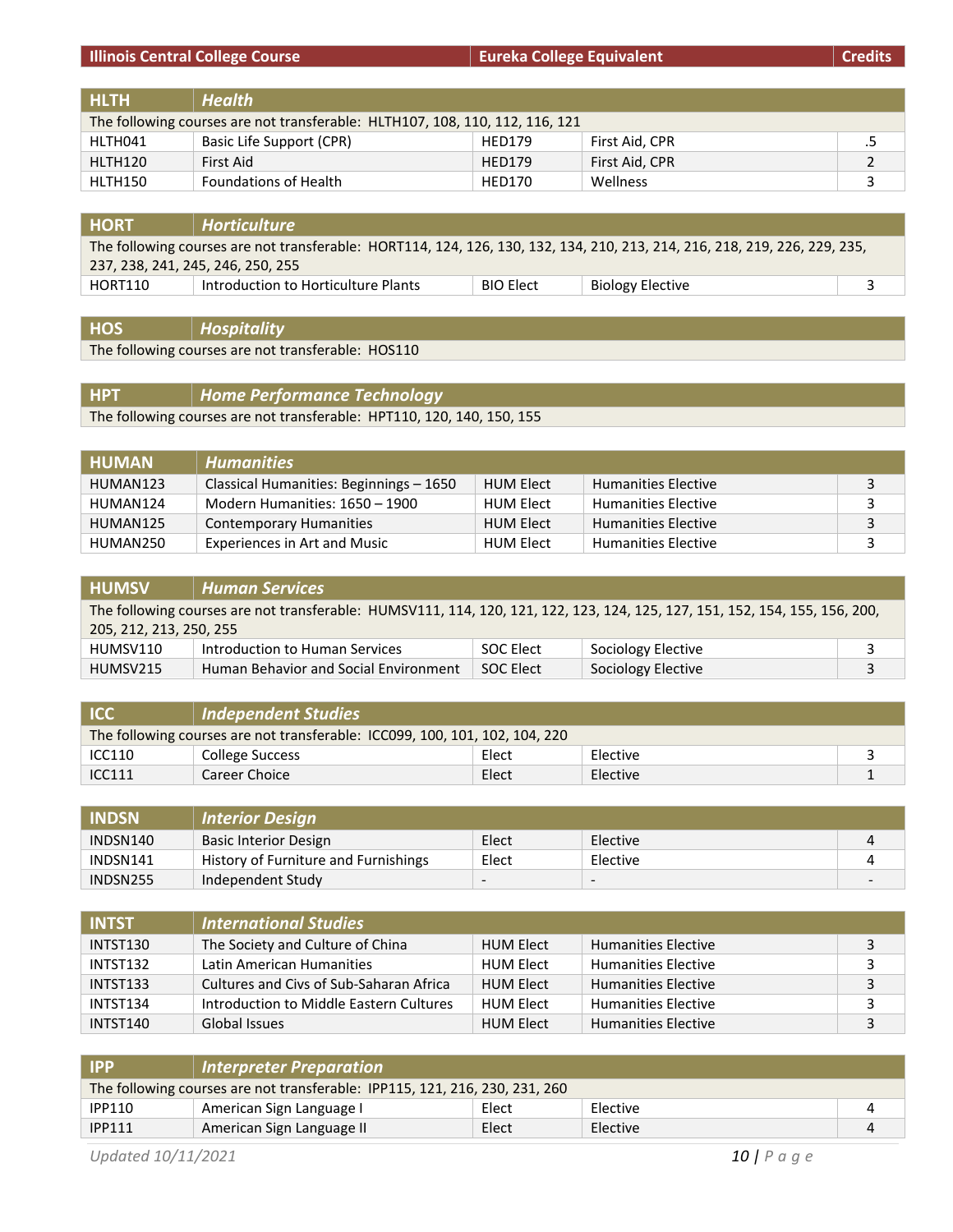| <b>Illinois Central College Course</b> |                                        | <b>Eureka College Equivalent</b> |          | <b>Credits</b> |
|----------------------------------------|----------------------------------------|----------------------------------|----------|----------------|
|                                        |                                        |                                  |          |                |
| <b>IPP112</b>                          | American Sign Language III             | Elect                            | Elective | 3              |
| <b>IPP118</b>                          | American Sign Language Finger Spelling | Elect                            | Elective |                |
| <b>IPP120</b>                          | Introduction to Interpreting           | Elect                            | Elective | 2              |
| <b>IPP210</b>                          | American Sign Language IV              | Elect                            | Elective | 3              |
| <b>IPP211</b>                          | American Sign Language V               | Elect                            | Elective | 3              |
| <b>IPP220</b>                          | Interpreting I                         | Elect                            | Elective | 3              |
| <b>IPP221</b>                          | Interpreting II                        | Elect                            | Elective | 3              |

| <b>ITAL</b> | <b>Italian</b>          |       |          |   |
|-------------|-------------------------|-------|----------|---|
| ITAL110     | Elementary Italian I    | Elect | Elective |   |
| ITAL111     | Elementary Italian II   | Elect | Elective |   |
| ITAL210     | Intermediate Italian I  | Elect | Elective | 4 |
| ITAL211     | Intermediate Italian II | Elect | Elective |   |

| <b>JOURN</b> | Journalism                |           |                                |  |
|--------------|---------------------------|-----------|--------------------------------|--|
| JOURN122     | Beginning Reporting       | COM Elect | Communications Elective        |  |
| JOURN123     | <b>Basic News Editing</b> | COM Elect | <b>Communications Elective</b> |  |
| JOURN142     | Photojournalism           | COM Elect | Communications Elective        |  |

# **LIB** *Library Technology*

The following courses are not transferable: LIB110, 111, 114, 116, 120, 125, 127, 200, 210, 216, 222, 225, 231, 250

| LIT.          | <b>Literature</b>                       |                  |                                       |   |
|---------------|-----------------------------------------|------------------|---------------------------------------|---|
| LIT110        | Introduction to Literature              | <b>ENG125</b>    | Introduction to Literary Studies      | 3 |
| <b>LIT111</b> | The Short Story and the Novel           | <b>ENG Elect</b> | <b>English Elective</b>               | 3 |
| <b>LIT115</b> | Mythology                               | <b>ENG270</b>    | Myth and Literature                   | 3 |
| <b>LIT117</b> | Introduction to Poetry                  | <b>ENG Elect</b> | <b>English Elective</b>               | 3 |
| <b>LIT119</b> | Women's Literature                      | <b>ENG Elect</b> | <b>English Elective</b>               | 3 |
| LIT120        | The Bible as Literature                 | <b>ENG Elect</b> | <b>English Elective</b>               | 3 |
| <b>LIT122</b> | Literature of Ethnic America            | <b>ENG Elect</b> | English Elective                      | 3 |
| <b>LIT124</b> | Non-Western Literature                  | <b>ENG272</b>    | Non-Western Literature                | 3 |
| LIT212        | British Literature: Beginnings to 1800  | <b>ENG211</b>    | Literatures in English I              | 3 |
| <b>LIT213</b> | British Literature: 1800 to the Present | <b>ENG213</b>    | Literature-English II: 1900 - Present | 3 |
| LIT214        | Shakespeare                             | <b>THA312</b>    | Shakespeare as Literature & Perform   | 3 |
| LIT215        | American Literature: Begin to 1865      | <b>ENG212</b>    | Literatures in English II             | 3 |
| LIT216        | American Literature: 1865 to Present    | <b>ENG213</b>    | Literatures in English III            | 3 |

**MACTR** *Machine Trades*

The following courses are not transferable: MACTR110, 121, 122, 123, 124, 221

|                     | <b>MAT/MATH</b>   <i>Mathematics</i>                                                             |                  |                                       |   |
|---------------------|--------------------------------------------------------------------------------------------------|------------------|---------------------------------------|---|
|                     | The following courses are not transferable: MATH080, 081, 085, 092, 094, 095, 097, 098, 099, 106 |                  |                                       |   |
| MATH098             | Intermediate Algebra                                                                             | MAT095R          | Elementary & Intermediate Algebra     | 0 |
| <b>MATH110</b>      | <b>Concepts of Mathematics</b>                                                                   | <b>MAT Elect</b> | <b>Mathematics Elective</b>           | 3 |
| <b>MATH111</b>      | <b>General Education Statistics</b>                                                              | <b>MAT260</b>    | <b>Statistics</b>                     | 3 |
| <b>MATH115</b>      | College Algebra                                                                                  | <b>MAT Elect</b> | <b>Mathematics Elective</b>           | 4 |
| <b>MATH120</b>      | <b>College Trigonometry</b>                                                                      | <b>MAT Elect</b> | <b>Mathematics Elective</b>           | 3 |
| MATH <sub>122</sub> | Discrete Mathematics I                                                                           | <b>MAT280</b>    | Discrete Mathematics                  | 3 |
| <b>MATH130</b>      | <b>Technical Algebra and Trigonometry</b>                                                        | <b>MAT Elect</b> | <b>Mathematics Elective</b>           | 5 |
| <b>MATH134</b>      | <b>Finite Math</b>                                                                               | <b>MAT161</b>    | Finite Math & Statistics for Business | 4 |
| <b>MATH135</b>      | <b>Calculus for Business and Social Science</b>                                                  | <b>MAT162</b>    | Applied Functions & Calc for Business | 4 |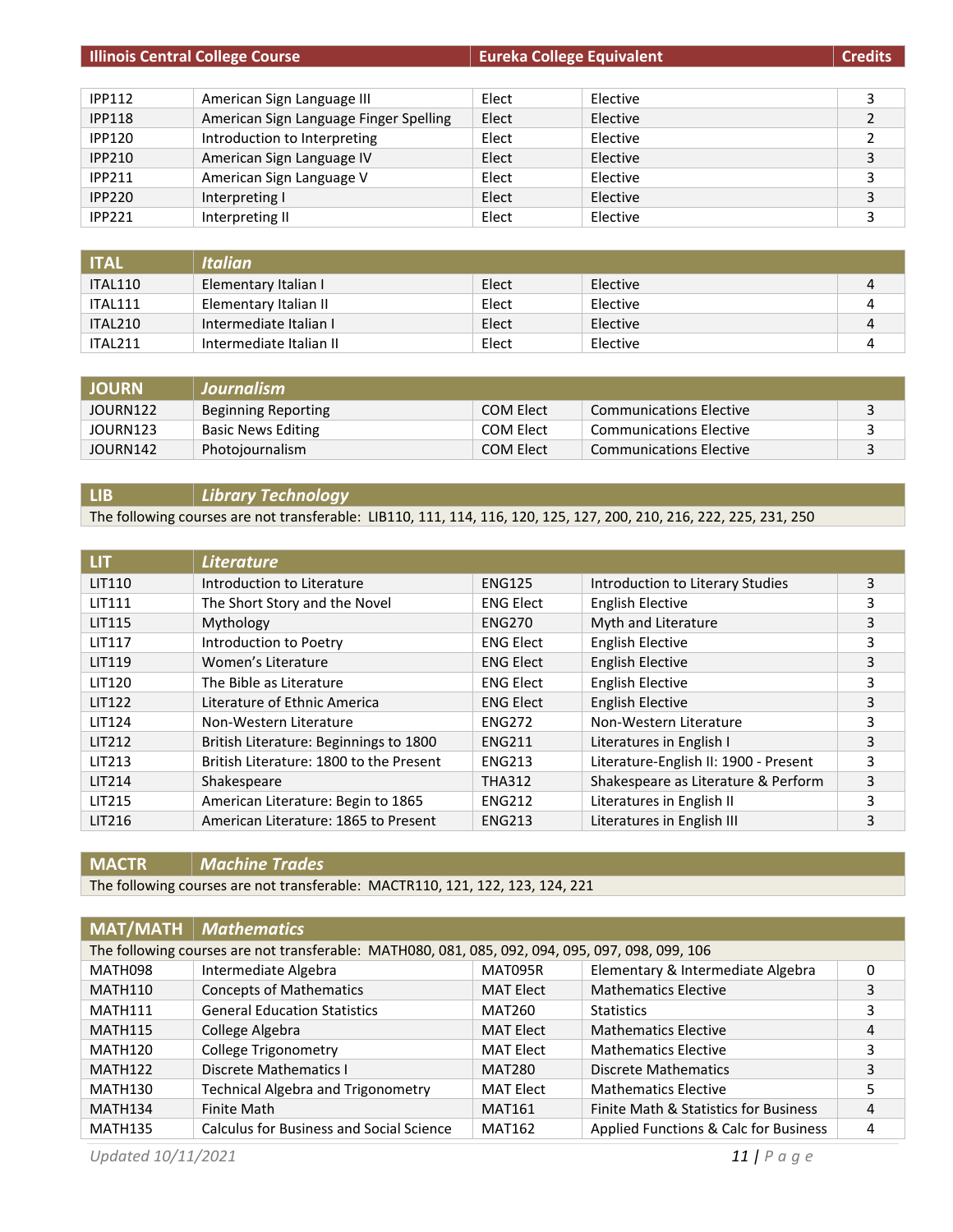| <b>Illinois Central College Course</b> |                                           | <b>Eureka College Equivalent</b> |                                     | <b>Credits</b> |
|----------------------------------------|-------------------------------------------|----------------------------------|-------------------------------------|----------------|
|                                        |                                           |                                  |                                     |                |
| <b>MATH137</b>                         | <b>Technical Calculus</b>                 | <b>MAT Elect</b>                 | <b>Mathematics Elective</b>         | 3              |
| <b>MATH165</b>                         | Precalculus                               | <b>MAT121</b>                    | Precalculus                         | 5              |
| <b>MATH190</b>                         | Math Reasoning for Elem Teachers I        | <b>MED101</b>                    | Math for Elementary Teachers I      | 3              |
| <b>MATH200</b>                         | Math for Elementary Teachers I            | <b>MED101</b>                    | Math for Elementary Teachers I      | 4              |
| <b>MATH201</b>                         | Math for Elementary Teachers II           | <b>MED102</b>                    | Math for Elementary Teachers II     | 3              |
| MATH <sub>211</sub>                    | <b>Statistical Analysis</b>               | <b>MAT265</b>                    | <b>Quantitative Methods I</b>       | 4              |
| MATH <sub>222</sub>                    | Calculus and Analytic Geometry I          | <b>MAT171</b>                    | Calculus with Analytic Geometry I   | 5              |
| MATH <sub>223</sub>                    | <b>Calculus and Analytic Geometry II</b>  | <b>MAT271</b>                    | Calculus with Analytic Geometry II  | 4              |
| MATH <sub>224</sub>                    | <b>Calculus and Analytic Geometry III</b> | <b>MAT272</b>                    | Calculus with Analytic Geometry III | 4              |
| MATH <sub>230</sub>                    | Linear Algebra                            | <b>MAT315</b>                    | Linear Algebra                      | 3              |
| <b>MATH250</b>                         | <b>Differential Equations</b>             | <b>MAT275</b>                    | <b>Differential Equations</b>       | 3              |

| <b>MCOMM</b> | <b>Mass Communication</b>                |                          |                                |   |
|--------------|------------------------------------------|--------------------------|--------------------------------|---|
| MCOMM110     | Introduction to Mass Media               | COM230                   | Mass Media                     | 3 |
| MCOMM113     | Intro to Radio, TV, and Emerging Media   | COM Elect                | <b>Communications Elective</b> | 3 |
| MCOMM140     | Sports Media and Society                 | <b>COM Elect</b>         | <b>Communications Elective</b> | 3 |
| MCOMM160     | Mass Communication Internship I          | $\overline{\phantom{a}}$ | $\overline{\phantom{0}}$       |   |
| MCOMM214     | TV & Motion Picture Production           | <b>COM Elect</b>         | <b>Communications Elective</b> | 3 |
| MCOMM215     | Podcast and Broadcast Performance        | COM Elect                | <b>Communications Elective</b> | 3 |
| MCOMM217     | Audio Production                         | <b>COM Elect</b>         | <b>Communications Elective</b> | 3 |
| MCOMM220     | Scriptwriting                            | COM Elect                | <b>Communications Elective</b> | 3 |
| MCOMM224     | History of Motion Pictures               | <b>THA Elect</b>         | <b>Theatre Elective</b>        | 3 |
| MCOMM230     | Online Media Promotion for Creative Art. | COM Elect                | <b>Communications Elective</b> | 3 |
| MCOMM260     | Mass Communication Internship II         | $\overline{\phantom{a}}$ | $\overline{\phantom{a}}$       |   |

#### **MECTK** *Mechanical Technology*

The following courses are not transferable: MECTK106, 110, 115, 121, 123, 125, 138, 149, 150, 151, 152, 155, 201, 204, 220, 221, 222, 226, 231, 232, 238, 252, 255

# **MEDLB** *Medical Laboratory*

The following courses are not transferable: MEDLB125, 126, 255

#### **MEDO** *Medical Office*

The following courses are not transferable: MEDO100, 110, 111, 112, 114, 115, 117, 118, 119, 120, 122, 125, 255

| <b>MGMT</b>                                                                  | $\mid$ Management               |               |                           |  |
|------------------------------------------------------------------------------|---------------------------------|---------------|---------------------------|--|
| The following courses are not transferable: MGMT203, 211, 213, 214, 215, 260 |                                 |               |                           |  |
| MGMT113                                                                      | <b>Principles of Management</b> | <b>BUA220</b> | Management                |  |
| MGMT205                                                                      | Human Resource Management       | BUA321W       | Human Resource Management |  |
| MGMT216                                                                      | Entrepreneurship                | <b>BUA311</b> | Entrepreneurship          |  |

| <b>MKTG</b>                                                   | <b>Marketing</b>          |                  |                                         |   |
|---------------------------------------------------------------|---------------------------|------------------|-----------------------------------------|---|
| The following courses are not transferable: MKTG201, 207, 260 |                           |                  |                                         |   |
| MKTG112                                                       | Principles of Marketing   | <b>BUA230</b>    | Marketing                               |   |
| MKTG115                                                       | Retailing                 | <b>BUA333</b>    | Retailing                               | 3 |
| MKTG200                                                       | Advertising               | <b>BUA334</b>    | Advertising                             |   |
| MKTG202                                                       | <b>Consumer Marketing</b> | <b>BUA Elect</b> | <b>Business Administration Elective</b> | 3 |

# **MLT** *Medical Laboratory Technology* The following courses are not transferable: MLT100, 101, 102, 110, 112, 115, 116, 210, 214, 216, 218, 220, 222, 224, 228, 230, 232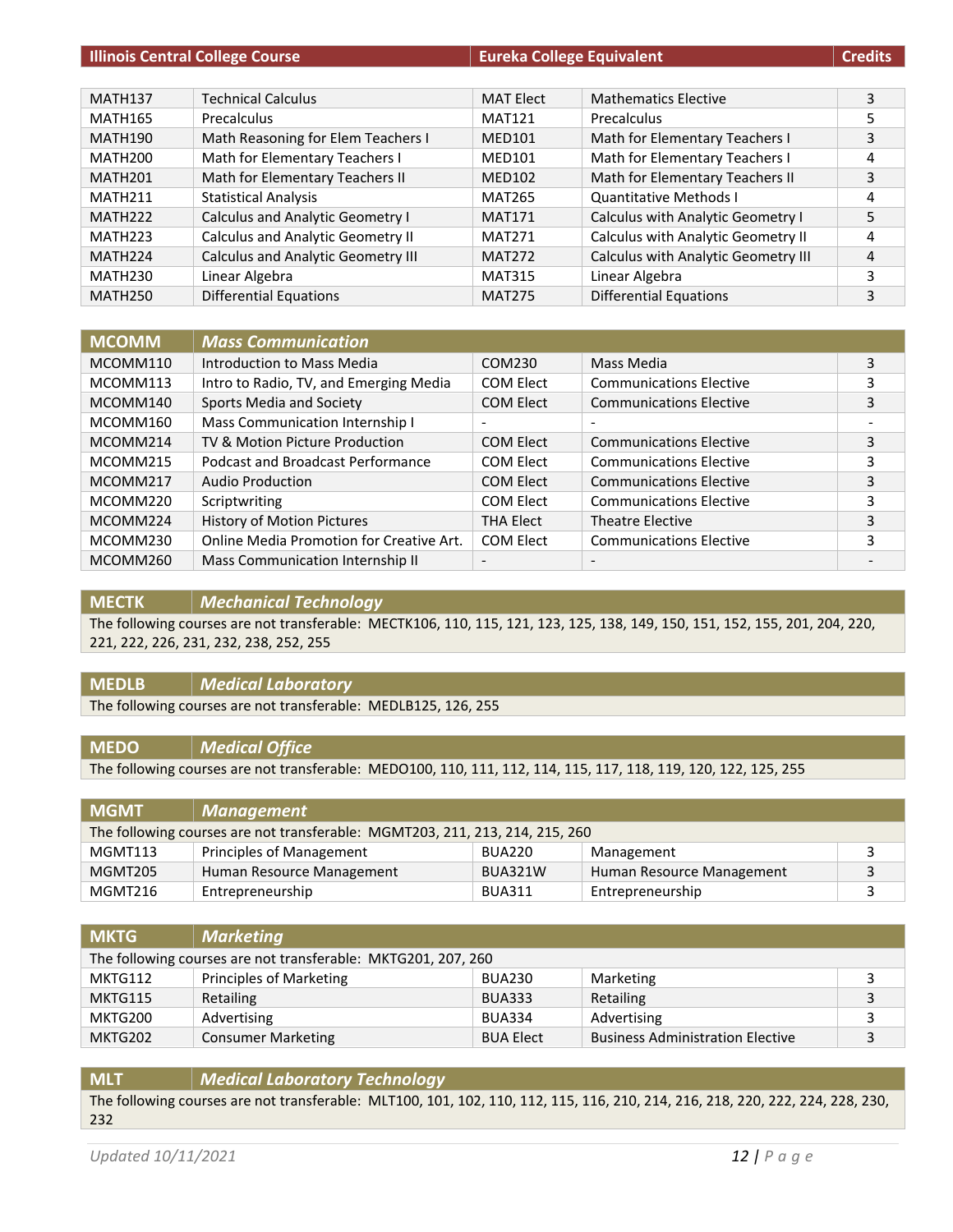| <b>MM</b> | <b>Multimedia</b>        |                          |                                  |   |
|-----------|--------------------------|--------------------------|----------------------------------|---|
| MM140     | Multimedia Production I  | Elect                    | Elective                         | 3 |
| MM142     | Digital Photography      | <b>ART245</b>            | Digital Photography Fundamentals | 3 |
| MM150     | Multimedia Theory        | Elect                    | Elective                         | 3 |
| MM230     | Digital Video Production | Elect                    | Elective                         | 3 |
| MM231     | Video Special Effects    | Elect                    | Elective                         | 3 |
| MM241     | Multimedia Authoring     | Elect                    | Elective                         |   |
| MM255     | Independent Study        | $\overline{\phantom{a}}$ | $\overline{\phantom{a}}$         |   |

| <b>MUS</b>    | <b>Music</b>                          |                  |                                     |                          |
|---------------|---------------------------------------|------------------|-------------------------------------|--------------------------|
| <b>MUS109</b> | <b>Recording Techniques I</b>         |                  |                                     |                          |
| <b>MUS110</b> | Class Piano I                         | <b>MUS133</b>    | Class Piano for the Adult Beginner  | $\overline{2}$           |
| <b>MUS111</b> | Class Piano II                        | <b>MUS133</b>    | Class Piano for the Adult Beginner  | $\overline{2}$           |
| <b>MUS114</b> | Class Piano for Non-Music Majors      | <b>MUS133</b>    | Class Piano for the Adult Beginner  | $\overline{2}$           |
| <b>MUS117</b> | <b>Enrichment for Piano</b>           | <b>MUS133</b>    | Private Instruction in Piano        | 0.5                      |
| MUS119        | <b>Recording Techniques II</b>        |                  |                                     | $\overline{\phantom{a}}$ |
| <b>MUS120</b> | <b>Introduction to Music Business</b> | <b>MUS Elect</b> | <b>Music Elective</b>               | 3                        |
| <b>MUS128</b> | <b>Enrichment for Voice</b>           | <b>MUS334</b>    | Private Instruction in Voice        | 0.5                      |
| <b>MUS130</b> | <b>Chamber Singers</b>                | <b>MUS382</b>    | <b>Chamber Singers</b>              | $\mathbf{1}$             |
| <b>MUS131</b> | <b>Concert Band</b>                   | <b>MUS283</b>    | <b>Music Elective</b>               | 1                        |
| <b>MUS132</b> | Jazz Band                             | <b>MUS Elect</b> | <b>Music Elective</b>               | $\mathbf{1}$             |
| <b>MUS134</b> | <b>Concert Choir</b>                  | <b>MUS281</b>    | Chorale                             | 1                        |
| <b>MUS136</b> | <b>Music Fundamentals</b>             | <b>MUS Elect</b> | <b>Music Elective</b>               | 3                        |
| <b>MUS137</b> | <b>Vocal Jazz Ensemble</b>            | <b>MUS Elect</b> | <b>Music Elective</b>               | 1                        |
| <b>MUS146</b> | <b>Beginning Class Guitar I</b>       | <b>MUS Elect</b> | <b>Music Elective</b>               | $\overline{2}$           |
| <b>MUS147</b> | <b>Beginning Class Guitar II</b>      | <b>MUS Elect</b> | <b>Music Elective</b>               | $\overline{2}$           |
| <b>MUS148</b> | <b>Introduction to American Music</b> | <b>MUS150</b>    | Music Cultures in the United States | 3                        |
| <b>MUS149</b> | Introduction to Music Literature      | <b>MUS Elect</b> | <b>Music Elective</b>               | 3                        |
| <b>MUS150</b> | <b>Music Appreciation</b>             | <b>MUS151</b>    | Listening to Music                  | 3                        |
| <b>MUS154</b> | <b>Enrichment for Brass</b>           | <b>MUS Elect</b> | <b>Music Elective</b>               | 0.5                      |
| <b>MUS158</b> | <b>Enrichment for Woodwind</b>        | <b>MUS Elect</b> | <b>Music Elective</b>               | 0.5                      |
| <b>MUS160</b> | <b>Enrichment for Percussion</b>      | <b>MUS Elect</b> | <b>Music Elective</b>               | 0.5                      |
| <b>MUS162</b> | <b>Enrichment for Guitar</b>          | <b>MUS Elect</b> | <b>Music Elective</b>               | 0.5                      |
| <b>MUS163</b> | <b>Applied Guitar II</b>              | <b>MUS Elect</b> | <b>Music Elective</b>               | 1                        |
| <b>MUS164</b> | <b>Guitar Ensemble</b>                | <b>MUS Elect</b> | <b>Music Elective</b>               | $\mathbf{1}$             |
| <b>MUS170</b> | Theory I                              | <b>MUS120</b>    | Introduction to Music Theory        | 3                        |
| <b>MUS171</b> | Theory II                             | <b>MUS220</b>    | Music Theory II                     | 3                        |
| <b>MUS180</b> | Musicianship I                        | <b>MUS125</b>    | <b>Basic Musicianship</b>           | $\mathbf{1}$             |
| <b>MUS181</b> | Musicianship II                       | <b>MUS125</b>    | <b>Basic Musicianship</b>           | $\mathbf 1$              |
| <b>MUS210</b> | Class Piano III                       | <b>MUS133</b>    | Class Piano for the Adult Beginner  | $\overline{2}$           |
| <b>MUS211</b> | Class Piano IV                        | <b>MUS133</b>    | Class Piano for the Adult Beginner  | $\overline{2}$           |
| <b>MUS214</b> | Class Piano for Non-Music Majors      | <b>MUS133</b>    | Class Piano for the Adult Beginner  | $\overline{2}$           |
| <b>MUS217</b> | <b>Applied Piano III</b>              | <b>MUS333</b>    | Private Instruction in Piano        | $\mathbf{1}$             |
| <b>MUS228</b> | <b>Applied Voice</b>                  | <b>MUS334</b>    | Private Instruction in Voice        | 1                        |
| <b>MUS254</b> | <b>Applied Brass</b>                  | <b>MUS Elect</b> | <b>Music Elective</b>               | $\mathbf{1}$             |
| <b>MUS258</b> | Applied Woodwind                      | <b>MUS Elect</b> | <b>Music Elective</b>               | 1                        |
| <b>MUS260</b> | <b>Applied Percussion</b>             | <b>MUS Elect</b> | <b>Music Elective</b>               | $\mathbf{1}$             |
| <b>MUS262</b> | <b>Applied Guitar</b>                 | <b>MUS Elect</b> | <b>Music Elective</b>               | 1                        |
| <b>MUS264</b> | <b>Guitar Ensemble</b>                | <b>MUS Elect</b> | <b>Music Elective</b>               | 1                        |
| <b>MUS270</b> | Theory III                            | <b>MUS320</b>    | Music Theory III                    | 3                        |
| <b>MUS271</b> | Theory IV                             | <b>MUS330</b>    | Music Theory IV                     | 3                        |

*Updated 10/11/2021 13 | Page*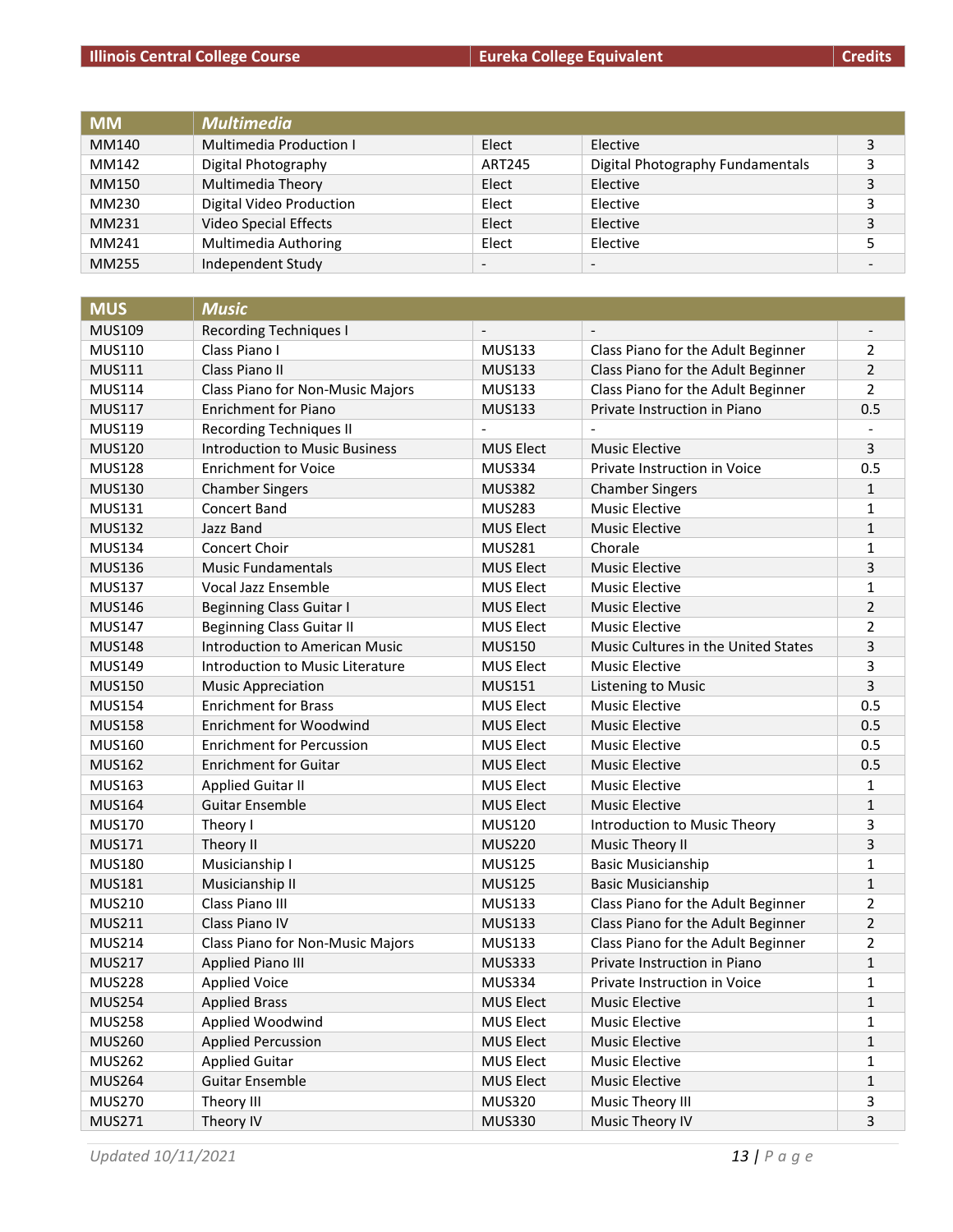| <b>Illinois Central College Course</b> |                  | <b>Eureka College Equivalent</b> |                              | <b>Credits</b> |
|----------------------------------------|------------------|----------------------------------|------------------------------|----------------|
|                                        |                  |                                  |                              |                |
| MUS280                                 | Musicianship III | <b>MUS225</b>                    | <b>Advanced Musicianship</b> |                |
| <b>MUS281</b>                          | Musicianship IV  | <b>MUS225</b>                    | <b>Advanced Musicianship</b> |                |
| MUS290                                 | Music Internship | $\overline{\phantom{0}}$         | $\overline{\phantom{0}}$     |                |

| <b>NCTK</b> | Numerical Control Technology                                                  |
|-------------|-------------------------------------------------------------------------------|
|             | $T_{\text{left}}$ following courses are not transferable. NCTI/110 114 210 25 |

The following courses are not transferable: NCTK110, 114, 210, 255

**OFACS** *Office Administration and Computer Support* The following courses are not transferable: OFACS125, 126, 132, 133, 211, 232, 233

**OFOCC** *Office Occupations*

The following courses are not transferable: OFOCC111, 114, 200, 205, 210, 250

**OTA** *Occupational Therapy Assistant* The following courses are not transferable: OTA100, 110, 111, 112, 114, 118, 210, 211, 212, 213, 220, 255

| <b>PHIL</b>    | <b>Philosophy</b>            |                  |                            |   |
|----------------|------------------------------|------------------|----------------------------|---|
| <b>PHIL110</b> | Introduction to Philosophy   | PHI110           | Introduction to Philosophy | 3 |
| <b>PHIL111</b> | Logic                        | PHI140           | Logic                      | 3 |
| <b>PHIL112</b> | <b>Comparative Religions</b> | <b>REL127</b>    | <b>Global Religions</b>    | 3 |
| <b>PHIL113</b> | <b>Medical Ethics</b>        | PHI Elect        | Philosophy Elective        | 3 |
| <b>PHIL114</b> | <b>Business Ethics</b>       | <b>PHI Elect</b> | Philosophy Elective        | 3 |
| <b>PHIL115</b> | <b>Ethics</b>                | <b>PHI220</b>    | Moral Philosophy           | 3 |
| <b>PHIL116</b> | Philosophy of Religion       | <b>PHI Elect</b> | Philosophy Elective        | 3 |

**PHTA** *Physical Therapist Assistant*

The following courses are not transferable: PHTA100, 111, 112, 114, 115, 116, 118, 130, 216, 218, 220, 222, 230, 232, 255

| <b>PHYED</b> | <b>Physical Education</b>             |                  |                             |                |
|--------------|---------------------------------------|------------------|-----------------------------|----------------|
| PHYED110     | Basketball                            | <b>KIN Elect</b> | Kinesiology Elective        | 1              |
| PHYED114     | Volleyball                            | <b>KIN Elect</b> | <b>Kinesiology Elective</b> | 1              |
| PHYED116     | Introduction to Recreation            | <b>KIN Elect</b> | Kinesiology Elective        | $\overline{2}$ |
| PHYED118     | Softball                              | KIN Elect        | Kinesiology Elective        | 1              |
| PHYED119     | <b>Advanced Softball</b>              | <b>KIN Elect</b> | Kinesiology Elective        | $\mathbf{1}$   |
| PHYED120     | <b>Bowling</b>                        | <b>KIN Elect</b> | Kinesiology Elective        | 1              |
| PHYED122     | <b>Advanced Basketball</b>            | <b>KIN Elect</b> | Kinesiology Elective        | 1              |
| PHYED123     | <b>Advanced Bowling</b>               | <b>KIN Elect</b> | <b>Kinesiology Elective</b> | 1              |
| PHYED124     | <b>Advanced Volleyball</b>            | <b>KIN Elect</b> | Kinesiology Elective        | 1              |
| PHYED125     | <b>Beginning Fencing</b>              | <b>KIN Elect</b> | Kinesiology Elective        | 1              |
| PHYED126     | Baseball                              | <b>KIN Elect</b> | Kinesiology Elective        | 1              |
| PHYED127     | <b>Advanced Baseball</b>              | <b>KIN Elect</b> | <b>Kinesiology Elective</b> | 1              |
| PHYED128     | <b>Distance Running</b>               | <b>KIN Elect</b> | Kinesiology Elective        | 1              |
| PHYED129     | <b>Advanced Distance Running</b>      | <b>KIN Elect</b> | Kinesiology Elective        | 1              |
| PHYED130     | Golf                                  | <b>KIN Elect</b> | Kinesiology Elective        | 1              |
| PHYED131     | <b>Advanced Golf</b>                  | <b>KIN Elect</b> | Kinesiology Elective        | 1              |
| PHYED136     | Foundations of Human Movement         | <b>KIN180</b>    | Introduction to Kinesiology | 3              |
| PHYED138     | Lacrosse: History and Basic Skills    | <b>KIN Elect</b> | Kinesiology Elective        | 1              |
| PHYED140     | <b>Physical Conditioning</b>          | <b>KIN Elect</b> | Kinesiology Elective        | 1              |
| PHYED143     | Self-Defense                          | <b>KIN Elect</b> | <b>Kinesiology Elective</b> | 1              |
| PHYED145     | <b>Advanced Physical Conditioning</b> | <b>KIN Elect</b> | Kinesiology Elective        | 1              |
| PHYED147     | Tai Chi                               | <b>KIN Elect</b> | <b>Kinesiology Elective</b> | 1              |

*Updated 10/11/2021 14 | Page*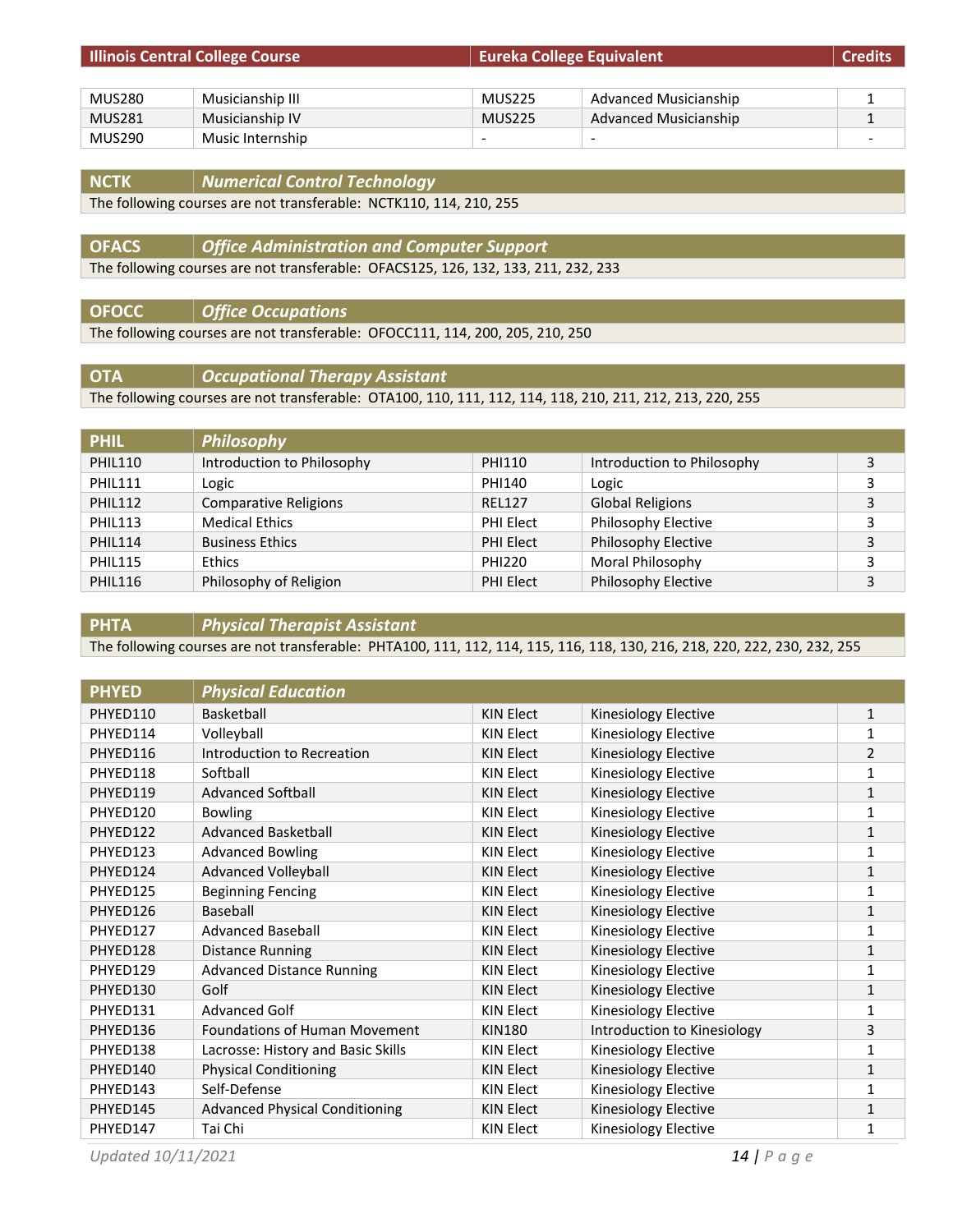| <b>Illinois Central College Course</b> |                                          | <b>Eureka College Equivalent</b> |                                 | <b>Credits</b> |
|----------------------------------------|------------------------------------------|----------------------------------|---------------------------------|----------------|
|                                        |                                          |                                  |                                 |                |
| PHYED149                               | <b>Weight Training</b>                   | <b>KIN Elect</b>                 | Kinesiology Elective            | $\mathbf{1}$   |
| PHYED156                               | Scuba Diving                             | <b>KIN Elect</b>                 | Kinesiology Elective            | 1              |
| PHYED157                               | <b>Advanced Scuba Diving</b>             | <b>KIN Elect</b>                 | Kinesiology Elective            | $\mathbf{1}$   |
| PHYED160                               | <b>Tennis</b>                            | <b>KIN Elect</b>                 | Kinesiology Elective            | 1              |
| PHYED161                               | <b>Advanced Tennis</b>                   | <b>KIN Elect</b>                 | <b>Kinesiology Elective</b>     | $\mathbf{1}$   |
| PHYED162                               | <b>Advanced Weight Training</b>          | <b>KIN Elect</b>                 | Kinesiology Elective            | $\mathbf{1}$   |
| PHYED168                               | Aerobics                                 | <b>KIN Elect</b>                 | Kinesiology Elective            | $\mathbf{1}$   |
| PHYED169                               | <b>Advanced Aerobics</b>                 | <b>KIN Elect</b>                 | Kinesiology Elective            | 1              |
| PHYED175                               | <b>Principles of Training</b>            | <b>KIN Elect</b>                 | Kinesiology Elective            | 3              |
| PHYED176                               | Exercise Testing, Prescription, & Design | <b>KIN Elect</b>                 | Kinesiology Elective            | 3              |
| PHYED180                               | Aerobic Super Circuit Fitness            | <b>KIN Elect</b>                 | Kinesiology Elective            | $\mathbf{1}$   |
| PHYED181                               | Aerobic Super Circuit Fitness            | <b>KIN Elect</b>                 | Kinesiology Elective            | 1              |
| PHYED182                               | Aerobic Super Circuit Fitness            | <b>KIN Elect</b>                 | Kinesiology Elective            | $\mathbf{1}$   |
| PHYED183                               | <b>Aerobic Super Circuit Fitness</b>     | <b>KIN Elect</b>                 | Kinesiology Elective            | 1              |
| PHYED190                               | Soccer                                   | <b>KIN Elect</b>                 | Kinesiology Elective            | 1              |
| PHYED191                               | <b>Advanced Soccer</b>                   | <b>KIN Elect</b>                 | <b>Kinesiology Elective</b>     | $\mathbf{1}$   |
| PHYED203                               | <b>Officiating of Men's Sports</b>       | <b>KIN Elect</b>                 | <b>Kinesiology Elective</b>     | $\mathbf{1}$   |
| PHYED205                               | <b>Fitness and Wellness</b>              | <b>HED170</b>                    | Wellness                        | $\overline{2}$ |
| PHYED210                               | Sport Psychology                         | <b>KIN255</b>                    | Psych & Soc Aspects of PE/Sport | 3              |
| PHYED236                               | Scientific Basis of Human Movement       | <b>KIN Elect</b>                 | Kinesiology Elective            | 3              |
| PHYED276                               | Personal Training Field Experience       | $\overline{\phantom{a}}$         |                                 |                |
| PHYED277                               | <b>Physical Education Topics</b>         | <b>KIN Elect</b>                 | Kinesiology Elective            | $1 - 3$        |

| <b>PHYS</b>     | <b>Physics</b>                             |                  |                           |   |
|-----------------|--------------------------------------------|------------------|---------------------------|---|
| <b>PHYS104</b>  | Pre-Technical Physics                      |                  | $\overline{\phantom{0}}$  |   |
| <b>PHYS110</b>  | <b>Foundations of Physics</b>              | <b>PHY Elect</b> | <b>Physics Elective</b>   | 4 |
| <b>PHYS112</b>  | <b>Technical Physics I</b>                 | <b>PHY Elect</b> | <b>Physics Elective</b>   | 4 |
| <b>PHYS113</b>  | <b>Technical Physics II</b>                | <b>PHY Elect</b> | <b>Physics Elective</b>   | 4 |
| <b>PHYS120</b>  | <b>General Physics</b>                     | <b>PHY Elect</b> | <b>Physics Elective</b>   | 5 |
| <b>PHYS121</b>  | <b>General Physics</b>                     | <b>PHY Elect</b> | <b>Physics Elective</b>   | 5 |
| PHYS120+PHYS121 | <b>General Physics + General Physics</b>   | <b>PHY220</b>    | <b>General Physics I</b>  | 5 |
| <b>PHYS211</b>  | <b>Engineering Physics: Mechanics</b>      | <b>PHY220</b>    | <b>General Physics I</b>  | 4 |
| <b>PHYS212</b>  | Engineering Physics: Electricity & Magn.   | <b>PHY230</b>    | <b>General Physics II</b> | 4 |
| <b>PHYS213</b>  | <b>Engineering Physics: Thermodynamics</b> | <b>PHY Elect</b> | <b>Physics Elective</b>   | 2 |
| <b>PHYS214</b>  | <b>Engineering Physics: Modern Physics</b> | <b>PHY Elect</b> | <b>Physics Elective</b>   | 2 |

| <b>PHYSC</b> | <b>Physical Science</b>             |                          |                                  |   |
|--------------|-------------------------------------|--------------------------|----------------------------------|---|
| PHYSC090     | Introduction to Scientific Literacy | $\overline{\phantom{0}}$ | $\overline{\phantom{0}}$         |   |
| PHYSC110     | <b>Energy and Environment</b>       | <b>PHS110</b>            | Introduction to Physical Science |   |
| PHYSC114     | Introduction to Astronomy           | <b>PHS112</b>            | Introduction to Astronomy        | 4 |

| <b>POLSC</b> | <b>Political Science</b>                |                  |                                   |   |
|--------------|-----------------------------------------|------------------|-----------------------------------|---|
| POLSC115     | American National Government            | <b>PSC150</b>    | American Gov't (National)         | 3 |
| POLSC119     | <b>State and Local Government</b>       | <b>PSC250</b>    | American Gov't (State & Local)    |   |
| POLSC120     | <b>Political Methods and Concepts</b>   | <b>PSC Elect</b> | <b>Political Science Elective</b> | 3 |
| POLSC122     | Introduction to International Relations | <b>PSC263</b>    | International Relations           |   |
| POLSC124     | <b>Comparative Political Systems</b>    | <b>PSC Elect</b> | <b>Political Science Elective</b> | 3 |

**PRLGL** *Paralegal*

The following courses are not transferable: PRLGL110, 112, 113, 114, 115, 116, 117, 118, 120, 121, 141, 159, 215, 260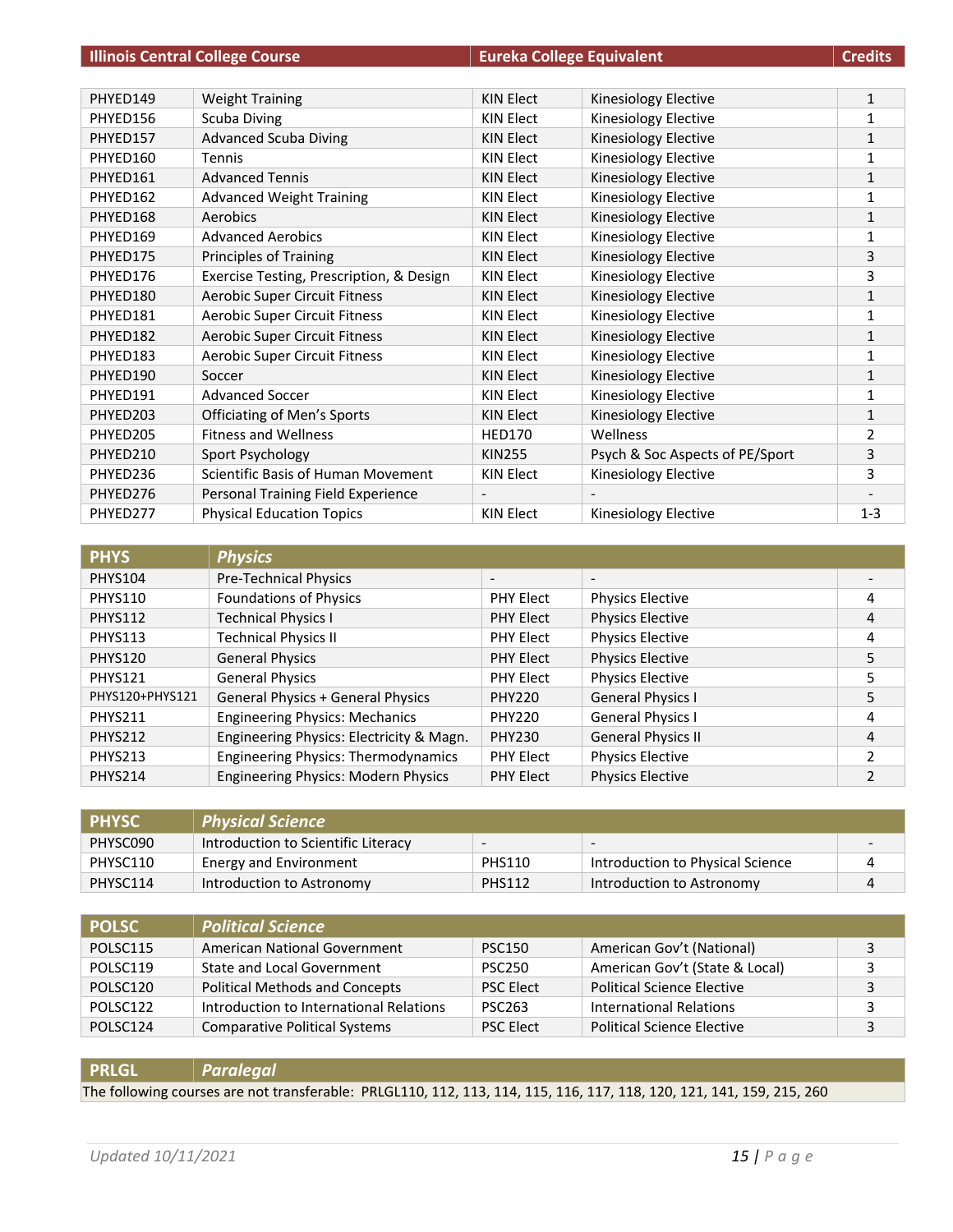### **PRNRS** *Practical Nursing*

The following courses are not transferable: PRNRS098, 110, 111, 112, 160

| <b>PSY</b>    | <b>Psychology</b>                        |                          |                                      |   |
|---------------|------------------------------------------|--------------------------|--------------------------------------|---|
| <b>PSY110</b> | Introduction to Psychology               | <b>PSY101</b>            | <b>General Psychology</b>            | 3 |
| <b>PSY112</b> | Personality                              | <b>PSY Elect</b>         | <b>Psychology Elective</b>           | 3 |
| <b>PSY115</b> | Psychology of Gender Differences         | <b>PSY Elect</b>         | Psychology of Gender Differences     | 3 |
| <b>PSY116</b> | Human Potential                          | <b>PSY Elect</b>         | <b>Psychology Elective</b>           |   |
| <b>PSY117</b> | Conflict Resolution - Lifestyle Planning | <b>PSY Elect</b>         | <b>Psychology Elective</b>           |   |
| <b>PSY118</b> | Human Sexuality                          | <b>PSY Elect</b>         | <b>Psychology Elective</b>           | 3 |
| <b>PSY127</b> | <b>Crisis Management</b>                 | $\overline{\phantom{a}}$ |                                      |   |
| <b>PSY200</b> | <b>Educational Psychology</b>            | EDU227W                  | <b>Educational Psychology</b>        | 3 |
| <b>PSY202</b> | Child & Adolescent Development           | <b>PSY205</b>            | Psych of Childhood Thru Adolescent   | 3 |
| <b>PSY210</b> | Human Social Behavior                    | <b>PSY203</b>            | Human Social Behavior                | 3 |
| <b>PSY215</b> | Dynamics of Organizational Behavior      | <b>PSY225</b>            | Industrial-Organizational Psychology | 3 |
| <b>PSY220</b> | <b>Adulthood and Aging</b>               | <b>PSY308</b>            | Adulthood and Aging                  | 3 |
| <b>PSY225</b> | Abnormal Psychology                      | <b>PSY314W</b>           | Abnormal Psychology                  | 3 |
| <b>PSY250</b> | Intro to Research Methods                | PSY280W                  | Psychological Stats & Methods I      | 3 |
|               | In Behavioral Sciences                   |                          |                                      |   |

#### **RADTK** *Radiography*

The following courses are not transferable: RADTK100, 110, 112, 120, 121, 200, 201, 210, 211, 220, 221, 230, 231, 255, 260, 270, 280, 285, 286, 290

#### **REACT** *Refrigeration and Air Conditioning*

The following courses are not transferable: REACT110, 112, 118, 119, 120, 121, 122, 130, 131, 139, 141, 211, 213, 219, 220, 237, 238

# **RESP** *Respiratory Care*

The following courses are not transferable: RESP100, 110, 112, 115, 121, 122, 123, 125, 127, 201, 210, 220, 231, 235, 240, 255

| <b>RNRS</b> | <b>Registered Nursing</b>                                                                                                       |                  |                                       |   |
|-------------|---------------------------------------------------------------------------------------------------------------------------------|------------------|---------------------------------------|---|
| 255         | The following courses are not transferable: RNRS098, 111, 117, 118, 119, 120, 125, 150, 200, 210, 216, 217, 218, 220, 221, 222, |                  |                                       |   |
| RNRS110     | Nursing I                                                                                                                       | N <sub>100</sub> | Introduction to Nursing               | 6 |
| RNRS116     | Intro. to Concepts for Nursing Practice                                                                                         | N211             | <b>Standards for Nursing Practice</b> |   |

**SCM** *Supply Chain Management*

The following courses are not transferable: SCM111, 220, 231, 232, 233, 234, 245

| <b>SOC</b> | Sociology                               |                  |                              |   |
|------------|-----------------------------------------|------------------|------------------------------|---|
| SOC110     | An Introduction to Sociology            | SOC102           | Principles of Sociology      | 3 |
| SOC114     | Social Problems                         | SOC150           | <b>Social Problems</b>       | 3 |
| SOC120     | Marriage and the Family                 | <b>SOC Elect</b> | Sociology Elective           | 3 |
| SOC210     | Introduction to Criminology             | SOC Elect        | Elective                     | 3 |
| SOC213     | Introduction to Cultural Anthropology   | SOC105           | <b>Cultural Sociology</b>    | 3 |
| SOC218     | Introduction to Social Psychology       | <b>PSY203</b>    | Social Psychology            | 3 |
| SOC219     | Sociology of Race and Ethnicity in Amer | SOC306           | Minority Peoples in the U.S. | 3 |
| SOC221     | Death and Dying                         | <b>PSY200</b>    | Death and Dying              | 3 |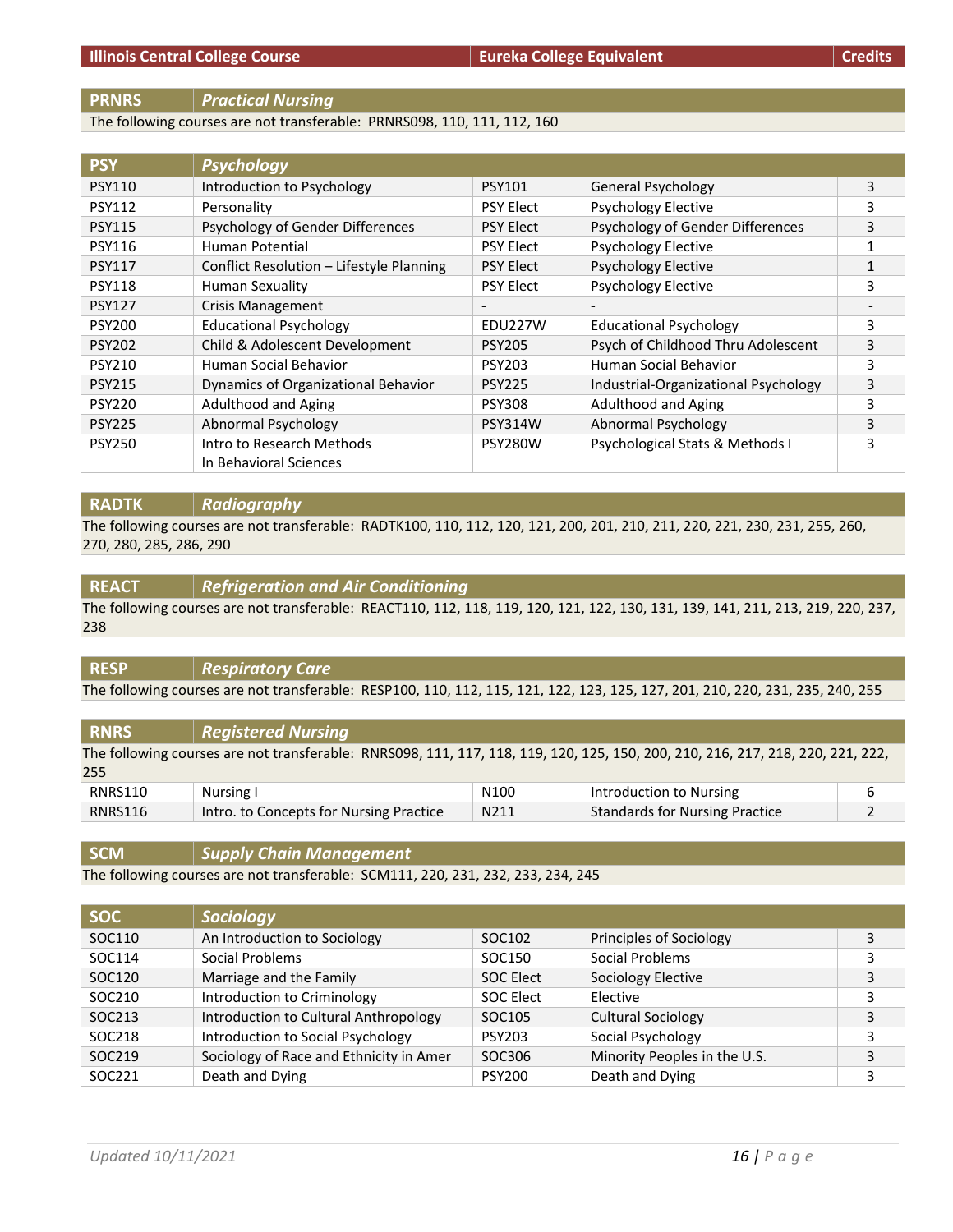| <b>Illinois Central College Course</b> |       | <b>Credits</b>          |                                  |
|----------------------------------------|-------|-------------------------|----------------------------------|
|                                        |       |                         |                                  |
| <b>Social Work</b>                     |       |                         |                                  |
| Introduction to Social Work            | SW170 | Concepts of Social Work |                                  |
|                                        |       |                         | <b>Eureka College Equivalent</b> |

| <b>SPAN</b> | <b>Spanish</b>                     |                          |                          |   |
|-------------|------------------------------------|--------------------------|--------------------------|---|
| SPAN105     | Conversational Spanish and Culture | $\overline{\phantom{a}}$ | $\overline{\phantom{0}}$ |   |
| SPAN110     | Elementary Spanish I               | SPA115                   | Introductory Spanish I   | 4 |
| SPAN111     | Elementary Spanish II              | SPA120                   | Introductory Spanish II  | 4 |
| SPAN210     | Intermediate Spanish I             | <b>SPA240</b>            | Intermediate Spanish I   | 4 |
| SPAN211     | Intermediate Spanish II            | SPA260                   | Intermediate Spanish II  | 4 |

**SPGED** *Spanish General Education Develoment*

The following courses are not transferable: SPGED090, 091, 092

| <b>SSC</b> | Social Science                   |                  |                    |  |
|------------|----------------------------------|------------------|--------------------|--|
| SSC111     | Americans and Their Culture      | <b>SOC Elect</b> | Sociology Elective |  |
| SSC115     | Leadership and Community Service | <b>SOC Elect</b> | Sociology Elective |  |

**SURTK** *Surgical Technology*

The following courses are not transferable: SURTK100, 105, 120, 121, 122, 130, 141, 142, 210, 211, 240, 250, 255

| <b>THTRE</b> | <b>Theatre</b>                           |                          |                                   |   |
|--------------|------------------------------------------|--------------------------|-----------------------------------|---|
| THTRE110     | Theatre Appreciation                     | <b>THA110</b>            | Intro to Theatre Arts and Drama   | 3 |
| THTRE111     | Modern Drama                             | <b>THA Elect</b>         | <b>Theatre Elective</b>           | 3 |
| THTRE113     | Introduction to Technical Theatre        | <b>THA161</b>            | Introduction to Theatrical Design | 3 |
| THTRE114     | <b>Fundamentals of Theatrical Design</b> | <b>THA261</b>            | Stage Design                      | 3 |
| THTRE115     | Stage Make-Up                            | <b>THA221</b>            | Stage Makeup                      | 2 |
| THTRE118     | <b>Theatre Practicum</b>                 | <b>THA100</b>            | <b>Theatre Production</b>         |   |
| THTRE119     | Theatre Practicum                        | <b>THA100</b>            | <b>Theatre Production</b>         | 1 |
| THTRE122     | Acting I                                 | <b>THA130</b>            | Acting I                          | 3 |
| THTRE123     | Directing I                              | <b>THA Elect</b>         | Theatre Elective                  | 3 |
| THTRE210     | Introduction to Costuming                | THA Elect                | <b>Theatre Elective</b>           | 3 |
| THTRE211     | Theatre Internship                       | $\overline{\phantom{a}}$ | $\overline{\phantom{a}}$          |   |
| THTRE218     | <b>Theatre Practicum</b>                 | <b>THA100</b>            | <b>Theatre Production</b>         | 1 |
| THTRE219     | Theatre Practicum                        | <b>THA100</b>            | <b>Theatre Production</b>         | 1 |
| THTRE222     | Acting II                                | THA Elect                | <b>Theatre Elective</b>           | 3 |
| THTRE223     | Directing II                             | <b>THA Elect</b>         | <b>Theatre Elective</b>           | 3 |

**TKDR** *Truck Driving Training*

The following courses are not transferable: TKDR110

#### **TM** *Therapeutic Massage*

The following courses are not transferable: TM100, 110, 111, 112, 113, 114, 115, 116, 120, 121, 123, 125, 126, 127, 255

**TYPE** *Typewriting*

The following courses are not transferable: TYPE120, 121, 140, 141, 142, 143, 144, 145

### **WELD** *Welding Technology*

The following courses are not transferable: WELD111, 112, 113, 119, 120, 121, 122, 131, 133, 135, 141, 150, 161, 163, 210, 223, 224, 230, 240, 255, 263